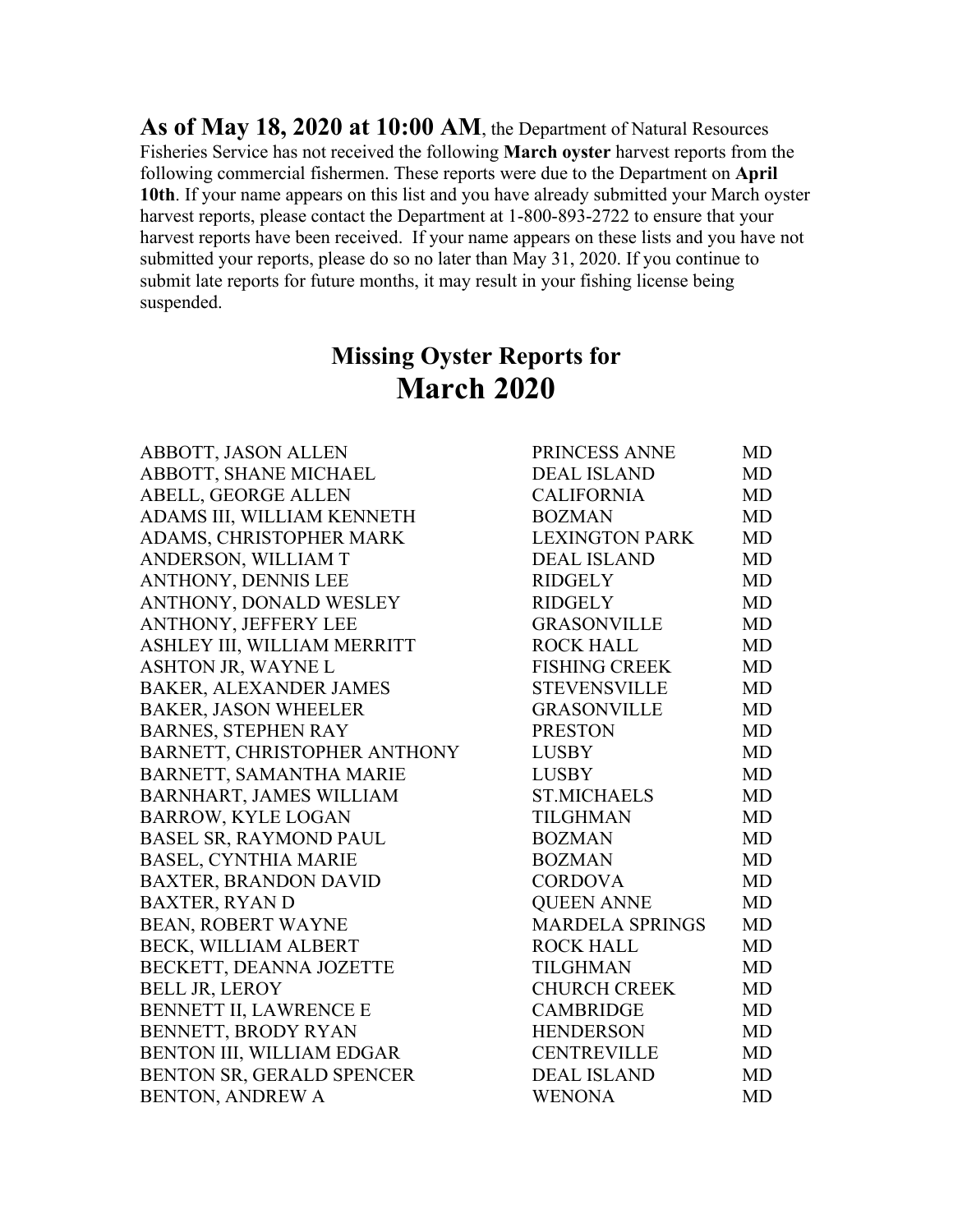BENTON, DANIEL L BENTON, ERIC DANIEL BENTON, JOSEPH WALKER BENTON, RONNIE SAM BENTON, STEPHEN PAUL BEVILLE, BRANDON KEITH BILDSTEIN JR, EDWARD GRANT BLACK, JAMES AUSTIN BLACKWELL JR, MARVIN WENDELL BLACKWELL, JOHN WAYNE BLACKWELL, MARVIN W BLACKWELL, ROBERT H BLADES, BERT PATRICK BLANCHFIELD, JORDAN PATTERSON BOARMAN, ROBERT ANTHONY BOOZE, ROBERT LEVIN BOWES JR, GEORGE M BOWES, TRAVIS NICHOLAS BOWLES, GEORGE A BOZMAN JR, EVERETT LEE BOZMAN JR, VERNON DENWOOD BOZMAN SR, EVERETT LEE BOZMAN, MICHAEL DOUGLAS BRADBURN III, ROBERT MELVIN BRADBURN JR, ROBERT MELVIN BRADLEY, BRENT S BRADLEY, KYLE JAMES BRADSHAW JR, HOLLY ROBINSON BRADSHAW JR, ROBERT JAMES BRADSHAW, ROLAND BRENT BRADSHAW, ROLAND EVERETT BRIGGS IV, HAROLD JACOB BRITTINGHAM JR, JOHN MERVIN BROHAWN III, DARRELL RAY BROHAWN JR, DARRELL RAY BROWN JR, ROBERT T BROWN, JOHN F TUCKER BRYAN, CHRISTOPHER LEE BUCKLER III, MILBURN A BUCKLER, JESSE A BUCKLEY, DONNA RAYE BURTON, BRANDON ALEXANDER BUSICK, KEITH E BUSINSKY, ROBERT JOSEPH CANTLER, BRENDAN JAMES CANTLER, ERIC STANLEY

| <b>DEAL ISLAND</b>     | MD        |
|------------------------|-----------|
| PRINCESS ANNE          | <b>MD</b> |
| <b>CENTREVILLE</b>     | <b>MD</b> |
| <b>CENTREVILLE</b>     | <b>MD</b> |
| <b>CHANCE</b>          | <b>MD</b> |
| <b>CRAPO</b>           | <b>MD</b> |
| <b>ROYAL OAK</b>       | MD        |
| <b>CHESTERTOWN</b>     | <b>MD</b> |
| <b>LUSBY</b>           | <b>MD</b> |
| <b>LEXINGTON PARK</b>  | <b>MD</b> |
| <b>LUSBY</b>           | <b>MD</b> |
| PINEY POINT            | <b>MD</b> |
| <b>BOZMAN</b>          | <b>MD</b> |
| <b>KENNEDYVILLE</b>    | <b>MD</b> |
| <b>NEWBURG</b>         | <b>MD</b> |
| <b>CAMBRIDGE</b>       | <b>MD</b> |
| <b>CALLAWAY</b>        | MD        |
| <b>CALLAWAY</b>        | <b>MD</b> |
| MECHANICSVILLE         | <b>MD</b> |
| PRINCESS ANNE          | MD        |
| <b>WESTOVER</b>        | <b>MD</b> |
| PRINCESS ANNE          | <b>MD</b> |
| <b>UPPER FAIRMOUNT</b> | MD        |
| <b>RIDGE</b>           | <b>MD</b> |
| <b>RIDGE</b>           | <b>MD</b> |
| <b>TRAPPE</b>          | MD        |
| <b>MARDELA SPRINGS</b> | <b>MD</b> |
| PRINCESS ANNE          | <b>MD</b> |
| <b>EDEN</b>            | <b>MD</b> |
| <b>EWELL</b>           | <b>MD</b> |
| <b>EWELL</b>           | <b>MD</b> |
| <b>LUSBY</b>           | <b>MD</b> |
| <b>CRISFIELD</b>       | MD        |
| <b>CAMBRIDGE</b>       | MD        |
| <b>CAMBRIDGE</b>       | <b>MD</b> |
| <b>CLEMENTS</b>        | <b>MD</b> |
| <b>AVENUE</b>          | <b>MD</b> |
| <b>TRAPPE</b>          | <b>MD</b> |
| <b>LUSBY</b>           | <b>MD</b> |
| <b>ANNAPOLIS</b>       | <b>MD</b> |
| <b>CAMBRIDGE</b>       | <b>MD</b> |
| <b>CALLAWAY</b>        | <b>MD</b> |
| <b>BALTIMORE</b>       | <b>MD</b> |
| <b>STEVENSVILLE</b>    | <b>MD</b> |
| <b>ANNAPOLIS</b>       | <b>MD</b> |
| <b>ANNAPOLIS</b>       | <b>MD</b> |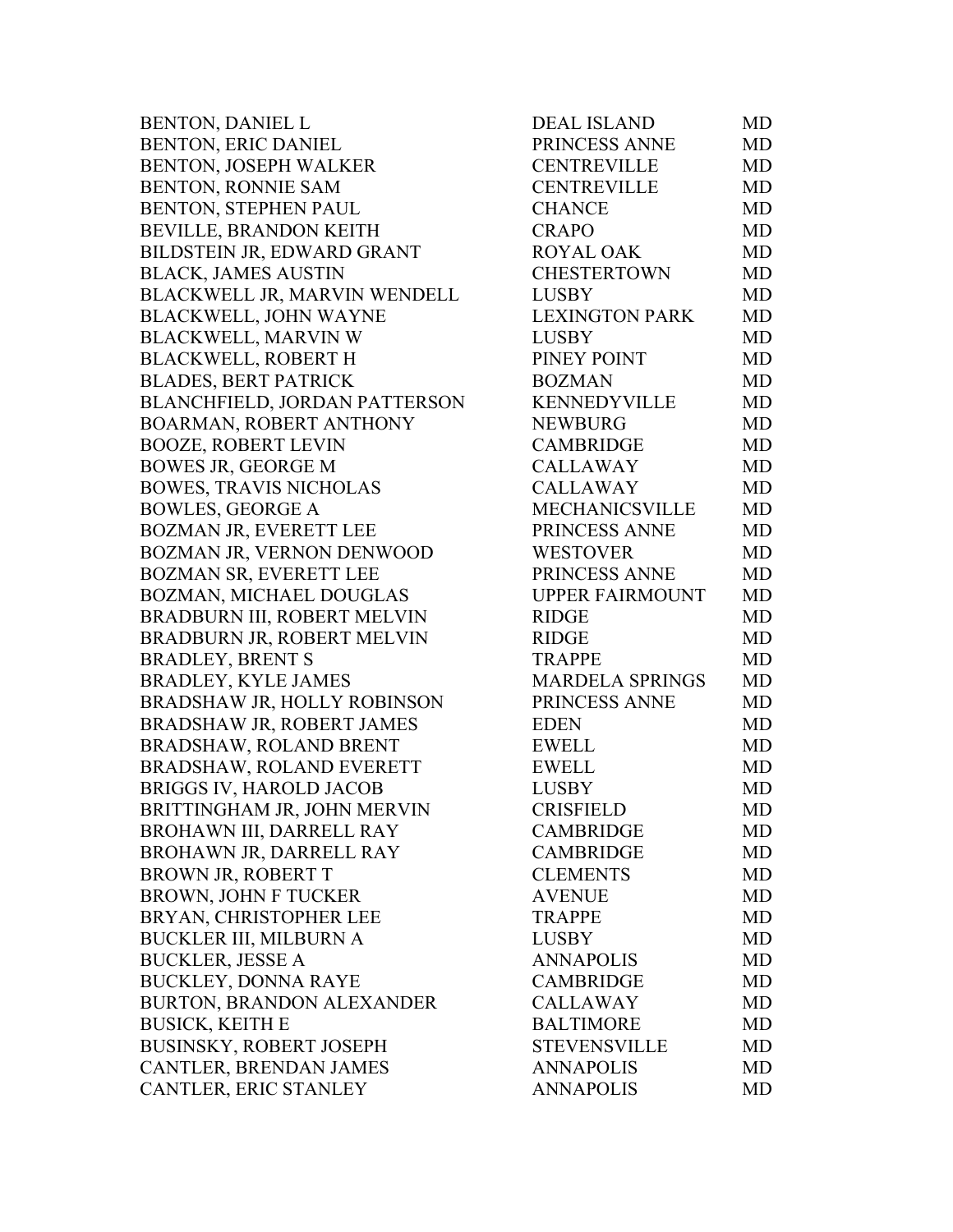| CARMAN, JAMES M                  | <b>CRISFIELD</b>      | MD        |
|----------------------------------|-----------------------|-----------|
| CARROLL, CODY JAMES              | <b>RIDGLEY</b>        | MD        |
| CASHO JR, ROBERT JOHNSON         | <b>OXFORD</b>         | MD        |
| CASTELLI, MARC ALAN              | <b>CHESTERTOWN</b>    | <b>MD</b> |
| CASTILLO SALGADO, EDGAR RONALDO  | <b>LEXINGTON PARK</b> | <b>MD</b> |
| CHANCE JR, FLOYD WALLACE         | <b>BOZMAN</b>         | MD        |
| CHANCE, JENNY COVEY              | <b>BOZMAN</b>         | MD        |
| CHILDS IV, WILLIAM F             | <b>FRIENDSHIP</b>     | MD        |
| CLARK III, VAN GASKEN            | <b>CENTREVILLE</b>    | MD        |
| <b>CLARK, BRENDON FRANCIS</b>    | <b>QUEENSTOWN</b>     | MD        |
| CLAYTON JR, WILLIAM WELLS        | <b>TYLERTON</b>       | MD        |
| CLAYTON, MATTHEW BENJAMIN        | <b>CRISFIELD</b>      | MD        |
| <b>COLLIER, CHARLES</b>          | <b>STEVENSVILLE</b>   | MD        |
| COLLURAFICI, CHRISTOPHER VINCENT | PRINCE FREDERIC       | MD        |
| CORBIN, DAVID BRYAN              | <b>DEAL ISLAND</b>    | MD        |
| CORBMAN, ROGER ARTHUR            | <b>GRASONVILLE</b>    | MD        |
| CORKRAN, VALERIE LYNN            | <b>CAMBRIDGE</b>      | MD        |
| <b>CORREA, JAMES AARON</b>       | <b>TILGHMAN</b>       | MD        |
| CRITES II, WILLIAM PAUL          | <b>EASTON</b>         | MD        |
| CROOK, WILLIAM ROBERT            | <b>STEVENSVILLE</b>   | MD        |
| CROUCH, RYAN OLIVER              | <b>MCDANIEL</b>       | MD        |
| CROW, CYNTHIA JEAN               | <b>TILGHMAN</b>       | MD        |
| <b>CROW, DAVID WAYNE</b>         | <b>TILGHMAN</b>       | MD        |
| CROW, HOWARD ROBERT              | <b>TILGHMAN</b>       | <b>MD</b> |
| CROW, JOYCE STONE                | <b>TILGHMAN</b>       | MD        |
| CROWDER JR, THOMAS LARRY         | <b>VALLEY LEE</b>     | MD        |
| CROWDER, CHARLES EDWARD          | <b>CALIFORNIA</b>     | MD        |
| CROWDER, THOMAS MITCHELL         | <b>DRAYDEN</b>        | MD        |
| <b>CRUSE, JASON LEE</b>          | <b>GRASONVILLE</b>    | <b>MD</b> |
| <b>CUFF JR, JEFFREY ALAN</b>     | <b>CRISFIELD</b>      | MD        |
| <b>CULLISON, JAMES FRANCIS</b>   | <b>LEXINGTON PARK</b> | <b>MD</b> |
| CUMBERLAND III, IRVING LEE       | <b>WINGATE</b>        | MD        |
| <b>CUMMINGS, JAYCEE THOMAS</b>   | <b>TILGHMAN</b>       | MD        |
| <b>CURRY JR, JOHN EDWARD</b>     | LEONARDTOWN           | MD.       |
| DAIL, LARRY EDWARD               | <b>CAMBRIDGE</b>      | MD        |
| DALY, KEVIN JOSEPH               | <b>MECHANICSVILLE</b> | <b>MD</b> |
| DALY, MATTHEW CHARLES            | <b>MECHANICSVILLE</b> | MD        |
| DANIELS III, TERRY WAYNE         | <b>DEAL ISLAND</b>    | MD        |
| DANIELS JR, TERRY WAYNE          | <b>WENONA</b>         | MD        |
| DANIELS, JASON ALAN              | <b>WESTOVER</b>       | MD        |
| DANIELS, STEPHEN GLEN            | <b>DEAL ISLAND</b>    | MD        |
| DANIELS, TED WILLIAMS            | PRINCESS ANNE         | MD        |
| DAVIDSON, HARRY JACKSON          | <b>STEVENSVILLE</b>   | MD        |
| DAVIS JR, CHARLES E              | <b>RIDGE</b>          | <b>MD</b> |
| DAVIS, ANDREW LEE                | <b>PRESTON</b>        | <b>MD</b> |
| DAVIS, JEDIDIAH JAMES            | <b>ST.MICHAELS</b>    | MD        |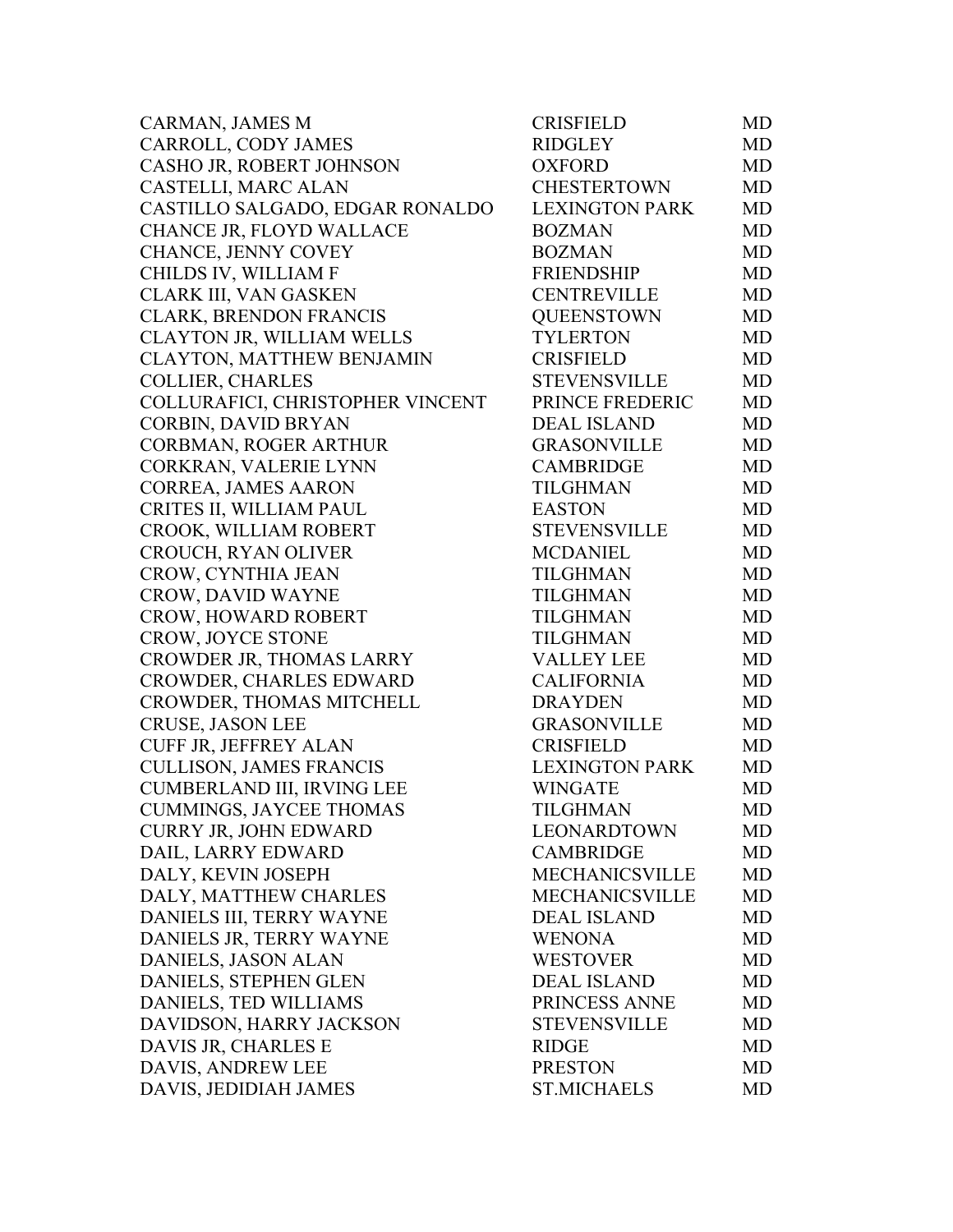DAWSON, DALE ALAN DEAN, ALAN CHRISTOPHER DEAN, DALE S DEAN, JOHN E DEAN, JOHN W DEAN, RACHEL A DEFORD III, WILLIAM EDWARD DESOUSA, MARCUS GOMES DEVAUGHN, CALEB JAMES DIERKER, DANIEL LEROY DIZE, BRIAN FRANCIS DIZE, DAVID E DIZE, ROGER LEE DIZE, STEVEN DARRELL DLUGOBORSKI, CODY ANDREW DOBSON, TIMOTHY R DORRELL, NORMAN E DRYDEN, BRADLEY WAYNE DUFF, RICHARD B DUNN, HAILEY LEE EARHART JR, JOHN ALAN EAST JR, HENRY THOMAS EAST, JACK BYRD EDWARDS, DAVID TUCKER EDWARDS, JOHN MATTHEW EDWARDS, RYAN MARSHALL EDWARDS, WILLIAM DAVID ELLIOTT, DAKOTA LEE ELLIOTT, JOHN STEVEN ELLIOTT, WILLIAM K ELZEY JR, WILLIAM OLIN ELZEY, MATTHEW ROBERT ELZEY, WILLIAM OLIN ERWIN, JUSTIN C EVANS SR, LESTER DAVIDSON EVANS, CLAYTON HENRY EVANS, WILLIAM J EWING, NOAH H FABER II, JOSEPH MICHAEL A FAULKNER, KEVIN FRANKLIN FIGIEL, JEFFREY THOMAS FISHER JR, GEORGE MATTHEW FITHIAN, RONALD HENRY FLOWERS, DUSTY LEE FLUHARTY, JAKE ALBERT FOOKS JR, ROBERT AARON

| <b>LEXINGTON PARK</b><br><b>MD</b><br><b>LUSBY</b><br>MD<br><b>SCOTLAND</b><br><b>MD</b><br><b>SCOTLAND</b><br><b>MD</b><br><b>LUSBY</b><br><b>MD</b><br><b>ROCK HALL</b><br><b>MD</b><br><b>EASTON</b><br>MD<br><b>DEAL ISLAND</b><br><b>MD</b><br><b>ROCK HALL</b><br><b>MD</b><br><b>WESTOVER</b><br><b>MD</b><br><b>CRISFIELD</b><br><b>MD</b><br><b>WESTOVER</b><br><b>MD</b><br>PRINCESS ANNE<br><b>MD</b><br><b>ROCK HALL</b><br><b>MD</b><br><b>EASTON</b><br><b>MD</b><br><b>TALL TIMBERS</b><br><b>MD</b><br><b>CHANCE</b><br><b>MD</b><br>PORT REPUBLIC<br><b>MD</b><br><b>TYASKIN</b><br><b>MD</b><br><b>WESTOVER</b><br><b>MD</b><br><b>MARION</b><br><b>MD</b><br><b>CRISFIELD</b><br><b>MD</b><br><b>TRAPPE</b><br><b>MD</b><br><b>MARDELA SPRINGS</b><br><b>MD</b><br><b>CALLAWAY</b><br><b>MD</b><br><b>TRAPPE</b><br><b>MD</b><br><b>CHURCH CREEK</b><br>MD<br><b>TODDVILLE</b><br><b>MD</b><br><b>CAMBRIDGE</b><br><b>MD</b><br><b>CHURCH CREEK</b><br><b>MD</b><br><b>WINGATE</b><br><b>MD</b><br><b>CAMBRIDGE</b><br>MD<br><b>HUNTINGTOWN</b><br>MD<br><b>MARION</b><br>MD<br><b>SALISBURY</b><br><b>MD</b><br><b>EWELL</b><br><b>MD</b><br><b>MD</b><br><b>EASTON</b><br>PRINCESS ANNE<br><b>MD</b><br><b>MD</b><br><b>CAMBRIDGE</b><br><b>RIDGLEY</b><br><b>MD</b><br><b>FEDERALSBURG</b><br>MD<br><b>ROCK HALL</b><br><b>MD</b><br><b>FISHING CREEK</b><br><b>MD</b><br><b>BOZMAN</b><br><b>MD</b><br><b>STEVENSVILLE</b><br>MD | CORDOVA | MD |
|---------------------------------------------------------------------------------------------------------------------------------------------------------------------------------------------------------------------------------------------------------------------------------------------------------------------------------------------------------------------------------------------------------------------------------------------------------------------------------------------------------------------------------------------------------------------------------------------------------------------------------------------------------------------------------------------------------------------------------------------------------------------------------------------------------------------------------------------------------------------------------------------------------------------------------------------------------------------------------------------------------------------------------------------------------------------------------------------------------------------------------------------------------------------------------------------------------------------------------------------------------------------------------------------------------------------------------------------------------------------------------------------------------------------------------------------------------|---------|----|
|                                                                                                                                                                                                                                                                                                                                                                                                                                                                                                                                                                                                                                                                                                                                                                                                                                                                                                                                                                                                                                                                                                                                                                                                                                                                                                                                                                                                                                                         |         |    |
|                                                                                                                                                                                                                                                                                                                                                                                                                                                                                                                                                                                                                                                                                                                                                                                                                                                                                                                                                                                                                                                                                                                                                                                                                                                                                                                                                                                                                                                         |         |    |
|                                                                                                                                                                                                                                                                                                                                                                                                                                                                                                                                                                                                                                                                                                                                                                                                                                                                                                                                                                                                                                                                                                                                                                                                                                                                                                                                                                                                                                                         |         |    |
|                                                                                                                                                                                                                                                                                                                                                                                                                                                                                                                                                                                                                                                                                                                                                                                                                                                                                                                                                                                                                                                                                                                                                                                                                                                                                                                                                                                                                                                         |         |    |
|                                                                                                                                                                                                                                                                                                                                                                                                                                                                                                                                                                                                                                                                                                                                                                                                                                                                                                                                                                                                                                                                                                                                                                                                                                                                                                                                                                                                                                                         |         |    |
|                                                                                                                                                                                                                                                                                                                                                                                                                                                                                                                                                                                                                                                                                                                                                                                                                                                                                                                                                                                                                                                                                                                                                                                                                                                                                                                                                                                                                                                         |         |    |
|                                                                                                                                                                                                                                                                                                                                                                                                                                                                                                                                                                                                                                                                                                                                                                                                                                                                                                                                                                                                                                                                                                                                                                                                                                                                                                                                                                                                                                                         |         |    |
|                                                                                                                                                                                                                                                                                                                                                                                                                                                                                                                                                                                                                                                                                                                                                                                                                                                                                                                                                                                                                                                                                                                                                                                                                                                                                                                                                                                                                                                         |         |    |
|                                                                                                                                                                                                                                                                                                                                                                                                                                                                                                                                                                                                                                                                                                                                                                                                                                                                                                                                                                                                                                                                                                                                                                                                                                                                                                                                                                                                                                                         |         |    |
|                                                                                                                                                                                                                                                                                                                                                                                                                                                                                                                                                                                                                                                                                                                                                                                                                                                                                                                                                                                                                                                                                                                                                                                                                                                                                                                                                                                                                                                         |         |    |
|                                                                                                                                                                                                                                                                                                                                                                                                                                                                                                                                                                                                                                                                                                                                                                                                                                                                                                                                                                                                                                                                                                                                                                                                                                                                                                                                                                                                                                                         |         |    |
|                                                                                                                                                                                                                                                                                                                                                                                                                                                                                                                                                                                                                                                                                                                                                                                                                                                                                                                                                                                                                                                                                                                                                                                                                                                                                                                                                                                                                                                         |         |    |
|                                                                                                                                                                                                                                                                                                                                                                                                                                                                                                                                                                                                                                                                                                                                                                                                                                                                                                                                                                                                                                                                                                                                                                                                                                                                                                                                                                                                                                                         |         |    |
|                                                                                                                                                                                                                                                                                                                                                                                                                                                                                                                                                                                                                                                                                                                                                                                                                                                                                                                                                                                                                                                                                                                                                                                                                                                                                                                                                                                                                                                         |         |    |
|                                                                                                                                                                                                                                                                                                                                                                                                                                                                                                                                                                                                                                                                                                                                                                                                                                                                                                                                                                                                                                                                                                                                                                                                                                                                                                                                                                                                                                                         |         |    |
|                                                                                                                                                                                                                                                                                                                                                                                                                                                                                                                                                                                                                                                                                                                                                                                                                                                                                                                                                                                                                                                                                                                                                                                                                                                                                                                                                                                                                                                         |         |    |
|                                                                                                                                                                                                                                                                                                                                                                                                                                                                                                                                                                                                                                                                                                                                                                                                                                                                                                                                                                                                                                                                                                                                                                                                                                                                                                                                                                                                                                                         |         |    |
|                                                                                                                                                                                                                                                                                                                                                                                                                                                                                                                                                                                                                                                                                                                                                                                                                                                                                                                                                                                                                                                                                                                                                                                                                                                                                                                                                                                                                                                         |         |    |
|                                                                                                                                                                                                                                                                                                                                                                                                                                                                                                                                                                                                                                                                                                                                                                                                                                                                                                                                                                                                                                                                                                                                                                                                                                                                                                                                                                                                                                                         |         |    |
|                                                                                                                                                                                                                                                                                                                                                                                                                                                                                                                                                                                                                                                                                                                                                                                                                                                                                                                                                                                                                                                                                                                                                                                                                                                                                                                                                                                                                                                         |         |    |
|                                                                                                                                                                                                                                                                                                                                                                                                                                                                                                                                                                                                                                                                                                                                                                                                                                                                                                                                                                                                                                                                                                                                                                                                                                                                                                                                                                                                                                                         |         |    |
|                                                                                                                                                                                                                                                                                                                                                                                                                                                                                                                                                                                                                                                                                                                                                                                                                                                                                                                                                                                                                                                                                                                                                                                                                                                                                                                                                                                                                                                         |         |    |
|                                                                                                                                                                                                                                                                                                                                                                                                                                                                                                                                                                                                                                                                                                                                                                                                                                                                                                                                                                                                                                                                                                                                                                                                                                                                                                                                                                                                                                                         |         |    |
|                                                                                                                                                                                                                                                                                                                                                                                                                                                                                                                                                                                                                                                                                                                                                                                                                                                                                                                                                                                                                                                                                                                                                                                                                                                                                                                                                                                                                                                         |         |    |
|                                                                                                                                                                                                                                                                                                                                                                                                                                                                                                                                                                                                                                                                                                                                                                                                                                                                                                                                                                                                                                                                                                                                                                                                                                                                                                                                                                                                                                                         |         |    |
|                                                                                                                                                                                                                                                                                                                                                                                                                                                                                                                                                                                                                                                                                                                                                                                                                                                                                                                                                                                                                                                                                                                                                                                                                                                                                                                                                                                                                                                         |         |    |
|                                                                                                                                                                                                                                                                                                                                                                                                                                                                                                                                                                                                                                                                                                                                                                                                                                                                                                                                                                                                                                                                                                                                                                                                                                                                                                                                                                                                                                                         |         |    |
|                                                                                                                                                                                                                                                                                                                                                                                                                                                                                                                                                                                                                                                                                                                                                                                                                                                                                                                                                                                                                                                                                                                                                                                                                                                                                                                                                                                                                                                         |         |    |
|                                                                                                                                                                                                                                                                                                                                                                                                                                                                                                                                                                                                                                                                                                                                                                                                                                                                                                                                                                                                                                                                                                                                                                                                                                                                                                                                                                                                                                                         |         |    |
|                                                                                                                                                                                                                                                                                                                                                                                                                                                                                                                                                                                                                                                                                                                                                                                                                                                                                                                                                                                                                                                                                                                                                                                                                                                                                                                                                                                                                                                         |         |    |
|                                                                                                                                                                                                                                                                                                                                                                                                                                                                                                                                                                                                                                                                                                                                                                                                                                                                                                                                                                                                                                                                                                                                                                                                                                                                                                                                                                                                                                                         |         |    |
|                                                                                                                                                                                                                                                                                                                                                                                                                                                                                                                                                                                                                                                                                                                                                                                                                                                                                                                                                                                                                                                                                                                                                                                                                                                                                                                                                                                                                                                         |         |    |
|                                                                                                                                                                                                                                                                                                                                                                                                                                                                                                                                                                                                                                                                                                                                                                                                                                                                                                                                                                                                                                                                                                                                                                                                                                                                                                                                                                                                                                                         |         |    |
|                                                                                                                                                                                                                                                                                                                                                                                                                                                                                                                                                                                                                                                                                                                                                                                                                                                                                                                                                                                                                                                                                                                                                                                                                                                                                                                                                                                                                                                         |         |    |
|                                                                                                                                                                                                                                                                                                                                                                                                                                                                                                                                                                                                                                                                                                                                                                                                                                                                                                                                                                                                                                                                                                                                                                                                                                                                                                                                                                                                                                                         |         |    |
|                                                                                                                                                                                                                                                                                                                                                                                                                                                                                                                                                                                                                                                                                                                                                                                                                                                                                                                                                                                                                                                                                                                                                                                                                                                                                                                                                                                                                                                         |         |    |
|                                                                                                                                                                                                                                                                                                                                                                                                                                                                                                                                                                                                                                                                                                                                                                                                                                                                                                                                                                                                                                                                                                                                                                                                                                                                                                                                                                                                                                                         |         |    |
|                                                                                                                                                                                                                                                                                                                                                                                                                                                                                                                                                                                                                                                                                                                                                                                                                                                                                                                                                                                                                                                                                                                                                                                                                                                                                                                                                                                                                                                         |         |    |
|                                                                                                                                                                                                                                                                                                                                                                                                                                                                                                                                                                                                                                                                                                                                                                                                                                                                                                                                                                                                                                                                                                                                                                                                                                                                                                                                                                                                                                                         |         |    |
|                                                                                                                                                                                                                                                                                                                                                                                                                                                                                                                                                                                                                                                                                                                                                                                                                                                                                                                                                                                                                                                                                                                                                                                                                                                                                                                                                                                                                                                         |         |    |
|                                                                                                                                                                                                                                                                                                                                                                                                                                                                                                                                                                                                                                                                                                                                                                                                                                                                                                                                                                                                                                                                                                                                                                                                                                                                                                                                                                                                                                                         |         |    |
|                                                                                                                                                                                                                                                                                                                                                                                                                                                                                                                                                                                                                                                                                                                                                                                                                                                                                                                                                                                                                                                                                                                                                                                                                                                                                                                                                                                                                                                         |         |    |
|                                                                                                                                                                                                                                                                                                                                                                                                                                                                                                                                                                                                                                                                                                                                                                                                                                                                                                                                                                                                                                                                                                                                                                                                                                                                                                                                                                                                                                                         |         |    |
|                                                                                                                                                                                                                                                                                                                                                                                                                                                                                                                                                                                                                                                                                                                                                                                                                                                                                                                                                                                                                                                                                                                                                                                                                                                                                                                                                                                                                                                         |         |    |
|                                                                                                                                                                                                                                                                                                                                                                                                                                                                                                                                                                                                                                                                                                                                                                                                                                                                                                                                                                                                                                                                                                                                                                                                                                                                                                                                                                                                                                                         |         |    |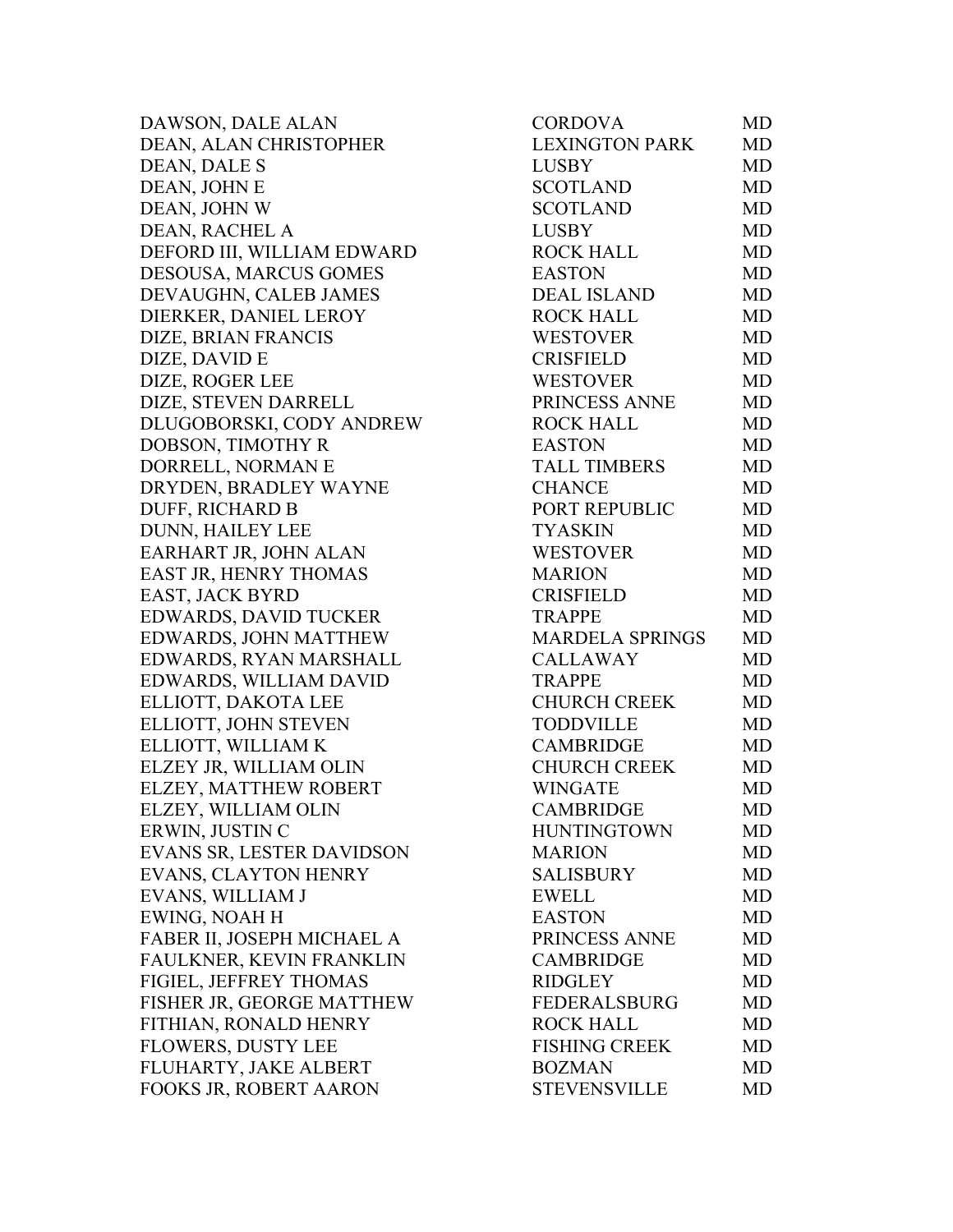| FORD JR, JAMES E                      | <b>EASTON</b>         | MD        |
|---------------------------------------|-----------------------|-----------|
| FORD V, GEORGE WILSON                 | <b>EDGEWATER</b>      | <b>MD</b> |
| FORD, DARIN KIETH                     | PRINCESS ANNE         | <b>MD</b> |
| FORD, GORDON L                        | <b>MARION STATION</b> | <b>MD</b> |
| FORREST, CHARLES STERLING             | <b>BISHOPVILLE</b>    | <b>MD</b> |
| FOXWELL, CHAD JAMISON                 | <b>CAMBRIDGE</b>      | <b>MD</b> |
| FRAMPTON, CALEB MARVEL                | <b>CAMBRIDGE</b>      | <b>MD</b> |
| <b>GARVEY, TYLER JACOB</b>            | <b>PRESTON</b>        | <b>MD</b> |
| GAY, JASON WADE                       | <b>NEAVITT</b>        | <b>MD</b> |
| <b>GILMER, ROBERT WAYNE</b>           | <b>STEVENSVILLE</b>   | MD        |
| <b>GLORIOSO, MARK CHRISTOPHER</b>     | <b>QUEENSTOWN</b>     | MD        |
| GOSLIN JR, NELSON BERTELLE            | <b>CAMBRIDGE</b>      | <b>MD</b> |
| GOSLIN, RAYMOND CHARLES               | <b>EASTON</b>         | <b>MD</b> |
| GOSLIN, WILLIAM NELSON                | <b>CAMBRIDGE</b>      | <b>MD</b> |
| GOWE JR, CHARLES LEROY                | <b>TILGHMAN</b>       | <b>MD</b> |
| <b>GOWE, BOBBY LEE</b>                | <b>TILGHMAN</b>       | <b>MD</b> |
| <b>GOWE, JOHN NORMAN</b>              | <b>NEAVITT</b>        | <b>MD</b> |
| <b>GOWE, LISA NICHOLE</b>             | <b>NEAVITT</b>        | <b>MD</b> |
| <b>GOWE, LONNIE JAMES</b>             | <b>WITTMAN</b>        | <b>MD</b> |
| <b>GOWE, RONALD RANDOLPH</b>          | <b>TILGHMAN</b>       | <b>MD</b> |
| <b>GRAMAJO CASTILLO, EDILSAR ROEL</b> | <b>LEXINGTON PARK</b> | <b>MD</b> |
| GRAMAJO CASTILLO, MANOLO EFRAIN       | <b>LEXINGTON PARK</b> | <b>MD</b> |
| <b>GREENE, DEVON KYLE</b>             | <b>TRAPPE</b>         | MD        |
| GREENHAWK, MICHAEL DONOVAN            | <b>OXFORD</b>         | <b>MD</b> |
| HADDAWAY JR, GEORGE OWEN              | <b>BOZMAN</b>         | <b>MD</b> |
| HADDAWAY JR, JAMES BRENT              | <b>TILGHMAN</b>       | <b>MD</b> |
| HADDAWAY SR, JAMES BRENT              | <b>TILGHMAN</b>       | <b>MD</b> |
| HADDAWAY SR, THOMAS EDWARD            | <b>TILGHMAN</b>       | <b>MD</b> |
| HADDAWAY, JOHN HUNTER                 | <b>TILGHMAN</b>       | <b>MD</b> |
| HALL JR, RONALD LEE                   | <b>CRISFIELD</b>      | MD        |
| HALL SR, RONALD LEE                   | <b>CRISFIELD</b>      | MD        |
| HALL, WILLIAM JAMES                   | <b>CRISFIELD</b>      | MD        |
| HALLOWELL, DAVID WAYNE                | <b>HURLOCK</b>        | MD        |
| HAMBLETON III, PHILEMON T             | <b>BOZMAN</b>         | MD        |
| HAMBLETON, DAVID ANDREW               | <b>BOZMAN</b>         | MD        |
| HAMBLETON, DEVIN BROOKS               | <b>BOZMAN</b>         | <b>MD</b> |
| HAMBLETON, PATRICK HAWKE              | <b>SAINT MICHAELS</b> | MD        |
| HAMBLETON, ROBERT REED                | <b>EASTON</b>         | MD        |
| HAMMON, LOGAN TRAVIS                  | <b>EASTON</b>         | <b>MD</b> |
| HAMPTON, ROBERT KENLEY                | <b>CENTREVILLE</b>    | MD        |
| HARGROVE, JOHN NICHOLAS               | <b>WITTMAN</b>        | MD        |
| <b>HARRINGTON, KERRY F</b>            | <b>BERLIN</b>         | <b>MD</b> |
| HARRISON II, THOMAS STANFORD          | <b>SNOW HILL</b>      | <b>MD</b> |
| HARRISON, DONALD C                    | <b>HURLOCK</b>        | MD        |
| <b>HARRISON, JAY PHILLIP</b>          | <b>WITTMAN</b>        | <b>MD</b> |
| HAYDEN JR, EDWARD DANIEL              | <b>SECRETARY</b>      | <b>MD</b> |
|                                       |                       |           |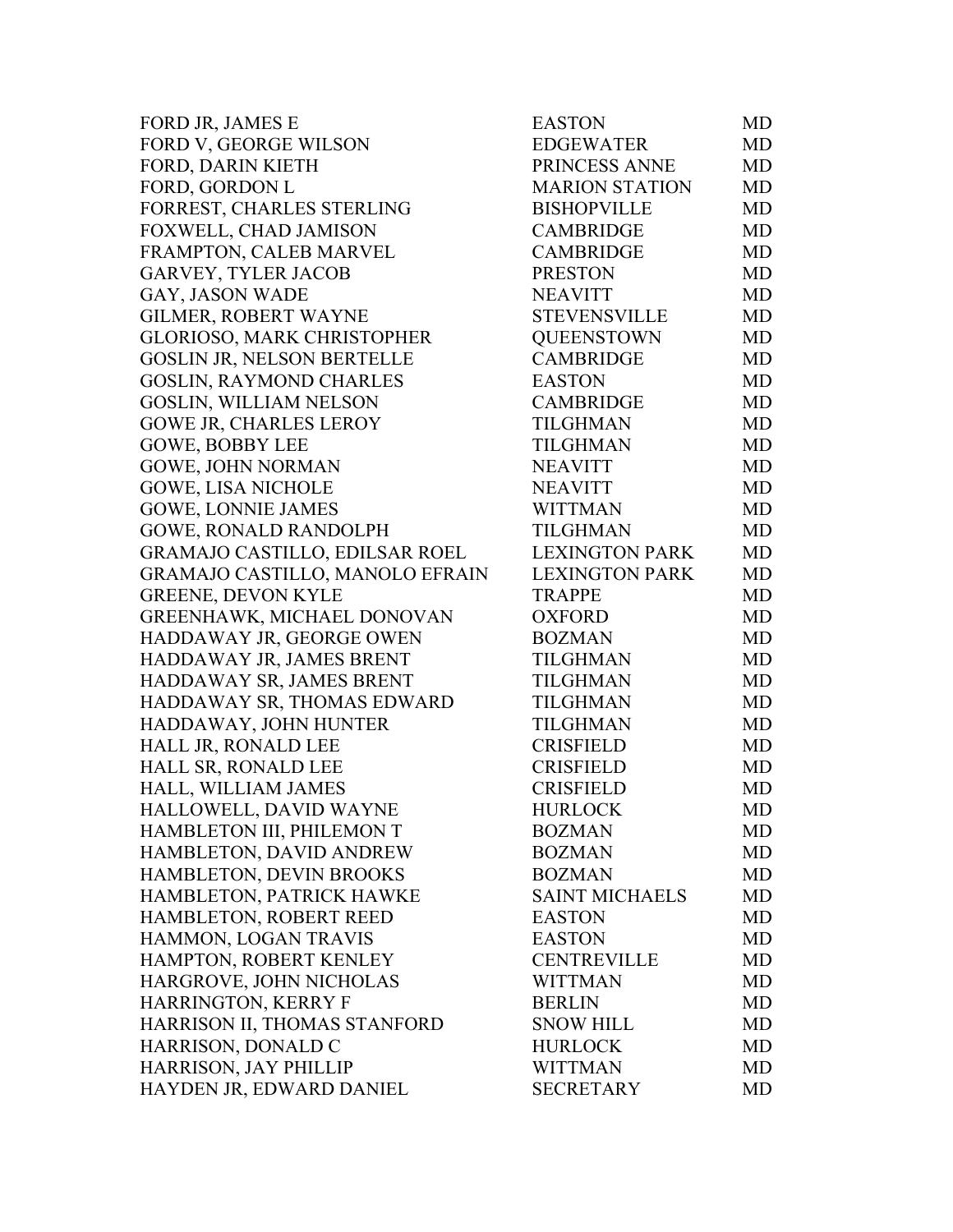HAYDEN JR, JOSEPH CARROLL HAYDEN, BROOKE FOXWELL HAYDEN, GARY D HAYDEN, JASON D HAYDEN, JOEL WILLIAM HAYDEN, JOHN F HAYDEN, JOSEPH CARROLL HEALY, THOMAS ANTHONY HEIM JR, ROBERT LEONARD HERNANDEZ GRANADOS, MELECIO HEWITT, PEYTON ALEXANDER HIGGINS JR, STEVEN GEORGE HINMAN, RONALD WILLIAM HISS, JASON FORBES HOFFMAN JR, ALBERT WAYNE HOFFMANN, BENJAMIN BRADLEY HOFFMANN, JASON KEVIN HOLLAND, JOSHUA THOMAS HOLOTIK, JOHN WAYNE HOLOTIK, TARA ROSE HOLOTIK, THOMAS LARRY HOLTMAN, BRIAN ANTHONY HORNER JR, EDWIN D HORNER, BRIAN CHARLES HORNER, COLBY WILLIAM HORNEY JR, JOSEPH PATRICK HORNEY, BEVERLY KAY HORNEY, CODY DALE HORNEY, IAN NOAH HORNEY, SHAWN MICHAEL HOWES III, ROBERT MONROE HUGHES JR, KENNETH SCOTT HUGHES SR, HOWARD CARLTON HUGHES, MITCHELL WILLIAM HUGHES, RONALD JAMES HUNTER JR, TIMOTHY ALLEN HURLEY JR, ROBERT LEONARD INGLEDUE SR, ROBERT NEWTON INSLEY SR, DAL WEBSTER INSLEY, SAMMY J JACOBS II, JAMES ROBERT JANDA III, JEROME WILLIAM JANDA JR, JEROME WILLIAM JENKINS, MICHELLE KATHLEEN JENKINS, RICHARD ALLEN JOHNS SR, CURTIS ROBERT

| <b>FISHING CREEK</b><br><b>MD</b><br><b>CRAPO</b><br><b>MD</b><br><b>VALLEY LEE</b><br><b>MD</b><br><b>FISHING CREEK</b><br><b>MD</b><br><b>TODDVILLE</b><br><b>MD</b><br><b>FISHING CREEK</b><br><b>MD</b><br><b>EASTON</b><br><b>MD</b><br><b>WITTMAN</b><br>MD<br><b>MADISON</b><br><b>MD</b><br><b>COLTONS POINT</b><br><b>MD</b><br><b>NEAVITT</b><br><b>MD</b><br><b>CRISFIELD</b><br><b>MD</b><br><b>LUSBY</b><br><b>MD</b><br><b>WENONA</b><br><b>MD</b><br><b>HOLLYWOOD</b><br><b>MD</b><br><b>LUSBY</b><br><b>MD</b><br>PRINCESS ANNE<br><b>MD</b><br><b>WINGATE</b><br><b>MD</b><br><b>CROCHERON</b><br><b>MD</b><br><b>CROCHERON</b><br><b>MD</b><br><b>STEVENSVILLE</b><br><b>MD</b><br><b>BERLIN</b><br><b>MD</b><br><b>DEAL ISLAND</b><br><b>MD</b><br><b>DEAL ISLAND</b><br><b>MD</b><br><b>CENTREVILLE</b><br><b>MD</b><br><b>GRASONVILLE</b><br><b>MD</b><br><b>CENTREVILLE</b><br><b>MD</b><br><b>GRASONVILLE</b><br><b>MD</b><br><b>GRASONVILLE</b><br><b>MD</b><br><b>SHADY SIDE</b><br><b>MD</b><br><b>WINGATE</b><br><b>MD</b><br><b>MADISON</b><br>MD<br><b>TRAPPE</b><br>MD<br><b>MADISON</b><br><b>MD</b><br><b>CENTREVILLE</b><br>MD<br><b>CAMBRIDGE</b><br>MD<br><b>ROCK HALL</b><br><b>MD</b><br>CRAPO<br>MD<br><b>CRISFIELD</b><br><b>MD</b><br><b>TAYLORS ISLAND</b><br><b>MD</b><br><b>TILGHMAN</b><br>MD<br><b>TILGHMAN</b><br><b>MD</b><br><b>CALLAWAY</b><br><b>MD</b><br><b>CALLAWAY</b><br><b>MD</b><br><b>MARION</b><br>MD | <b>FISHING CREEK</b> | MD |
|------------------------------------------------------------------------------------------------------------------------------------------------------------------------------------------------------------------------------------------------------------------------------------------------------------------------------------------------------------------------------------------------------------------------------------------------------------------------------------------------------------------------------------------------------------------------------------------------------------------------------------------------------------------------------------------------------------------------------------------------------------------------------------------------------------------------------------------------------------------------------------------------------------------------------------------------------------------------------------------------------------------------------------------------------------------------------------------------------------------------------------------------------------------------------------------------------------------------------------------------------------------------------------------------------------------------------------------------------------------------------------------------------------------------------------------------------------------|----------------------|----|
|                                                                                                                                                                                                                                                                                                                                                                                                                                                                                                                                                                                                                                                                                                                                                                                                                                                                                                                                                                                                                                                                                                                                                                                                                                                                                                                                                                                                                                                                  |                      |    |
|                                                                                                                                                                                                                                                                                                                                                                                                                                                                                                                                                                                                                                                                                                                                                                                                                                                                                                                                                                                                                                                                                                                                                                                                                                                                                                                                                                                                                                                                  |                      |    |
|                                                                                                                                                                                                                                                                                                                                                                                                                                                                                                                                                                                                                                                                                                                                                                                                                                                                                                                                                                                                                                                                                                                                                                                                                                                                                                                                                                                                                                                                  |                      |    |
|                                                                                                                                                                                                                                                                                                                                                                                                                                                                                                                                                                                                                                                                                                                                                                                                                                                                                                                                                                                                                                                                                                                                                                                                                                                                                                                                                                                                                                                                  |                      |    |
|                                                                                                                                                                                                                                                                                                                                                                                                                                                                                                                                                                                                                                                                                                                                                                                                                                                                                                                                                                                                                                                                                                                                                                                                                                                                                                                                                                                                                                                                  |                      |    |
|                                                                                                                                                                                                                                                                                                                                                                                                                                                                                                                                                                                                                                                                                                                                                                                                                                                                                                                                                                                                                                                                                                                                                                                                                                                                                                                                                                                                                                                                  |                      |    |
|                                                                                                                                                                                                                                                                                                                                                                                                                                                                                                                                                                                                                                                                                                                                                                                                                                                                                                                                                                                                                                                                                                                                                                                                                                                                                                                                                                                                                                                                  |                      |    |
|                                                                                                                                                                                                                                                                                                                                                                                                                                                                                                                                                                                                                                                                                                                                                                                                                                                                                                                                                                                                                                                                                                                                                                                                                                                                                                                                                                                                                                                                  |                      |    |
|                                                                                                                                                                                                                                                                                                                                                                                                                                                                                                                                                                                                                                                                                                                                                                                                                                                                                                                                                                                                                                                                                                                                                                                                                                                                                                                                                                                                                                                                  |                      |    |
|                                                                                                                                                                                                                                                                                                                                                                                                                                                                                                                                                                                                                                                                                                                                                                                                                                                                                                                                                                                                                                                                                                                                                                                                                                                                                                                                                                                                                                                                  |                      |    |
|                                                                                                                                                                                                                                                                                                                                                                                                                                                                                                                                                                                                                                                                                                                                                                                                                                                                                                                                                                                                                                                                                                                                                                                                                                                                                                                                                                                                                                                                  |                      |    |
|                                                                                                                                                                                                                                                                                                                                                                                                                                                                                                                                                                                                                                                                                                                                                                                                                                                                                                                                                                                                                                                                                                                                                                                                                                                                                                                                                                                                                                                                  |                      |    |
|                                                                                                                                                                                                                                                                                                                                                                                                                                                                                                                                                                                                                                                                                                                                                                                                                                                                                                                                                                                                                                                                                                                                                                                                                                                                                                                                                                                                                                                                  |                      |    |
|                                                                                                                                                                                                                                                                                                                                                                                                                                                                                                                                                                                                                                                                                                                                                                                                                                                                                                                                                                                                                                                                                                                                                                                                                                                                                                                                                                                                                                                                  |                      |    |
|                                                                                                                                                                                                                                                                                                                                                                                                                                                                                                                                                                                                                                                                                                                                                                                                                                                                                                                                                                                                                                                                                                                                                                                                                                                                                                                                                                                                                                                                  |                      |    |
|                                                                                                                                                                                                                                                                                                                                                                                                                                                                                                                                                                                                                                                                                                                                                                                                                                                                                                                                                                                                                                                                                                                                                                                                                                                                                                                                                                                                                                                                  |                      |    |
|                                                                                                                                                                                                                                                                                                                                                                                                                                                                                                                                                                                                                                                                                                                                                                                                                                                                                                                                                                                                                                                                                                                                                                                                                                                                                                                                                                                                                                                                  |                      |    |
|                                                                                                                                                                                                                                                                                                                                                                                                                                                                                                                                                                                                                                                                                                                                                                                                                                                                                                                                                                                                                                                                                                                                                                                                                                                                                                                                                                                                                                                                  |                      |    |
|                                                                                                                                                                                                                                                                                                                                                                                                                                                                                                                                                                                                                                                                                                                                                                                                                                                                                                                                                                                                                                                                                                                                                                                                                                                                                                                                                                                                                                                                  |                      |    |
|                                                                                                                                                                                                                                                                                                                                                                                                                                                                                                                                                                                                                                                                                                                                                                                                                                                                                                                                                                                                                                                                                                                                                                                                                                                                                                                                                                                                                                                                  |                      |    |
|                                                                                                                                                                                                                                                                                                                                                                                                                                                                                                                                                                                                                                                                                                                                                                                                                                                                                                                                                                                                                                                                                                                                                                                                                                                                                                                                                                                                                                                                  |                      |    |
|                                                                                                                                                                                                                                                                                                                                                                                                                                                                                                                                                                                                                                                                                                                                                                                                                                                                                                                                                                                                                                                                                                                                                                                                                                                                                                                                                                                                                                                                  |                      |    |
|                                                                                                                                                                                                                                                                                                                                                                                                                                                                                                                                                                                                                                                                                                                                                                                                                                                                                                                                                                                                                                                                                                                                                                                                                                                                                                                                                                                                                                                                  |                      |    |
|                                                                                                                                                                                                                                                                                                                                                                                                                                                                                                                                                                                                                                                                                                                                                                                                                                                                                                                                                                                                                                                                                                                                                                                                                                                                                                                                                                                                                                                                  |                      |    |
|                                                                                                                                                                                                                                                                                                                                                                                                                                                                                                                                                                                                                                                                                                                                                                                                                                                                                                                                                                                                                                                                                                                                                                                                                                                                                                                                                                                                                                                                  |                      |    |
|                                                                                                                                                                                                                                                                                                                                                                                                                                                                                                                                                                                                                                                                                                                                                                                                                                                                                                                                                                                                                                                                                                                                                                                                                                                                                                                                                                                                                                                                  |                      |    |
|                                                                                                                                                                                                                                                                                                                                                                                                                                                                                                                                                                                                                                                                                                                                                                                                                                                                                                                                                                                                                                                                                                                                                                                                                                                                                                                                                                                                                                                                  |                      |    |
|                                                                                                                                                                                                                                                                                                                                                                                                                                                                                                                                                                                                                                                                                                                                                                                                                                                                                                                                                                                                                                                                                                                                                                                                                                                                                                                                                                                                                                                                  |                      |    |
|                                                                                                                                                                                                                                                                                                                                                                                                                                                                                                                                                                                                                                                                                                                                                                                                                                                                                                                                                                                                                                                                                                                                                                                                                                                                                                                                                                                                                                                                  |                      |    |
|                                                                                                                                                                                                                                                                                                                                                                                                                                                                                                                                                                                                                                                                                                                                                                                                                                                                                                                                                                                                                                                                                                                                                                                                                                                                                                                                                                                                                                                                  |                      |    |
|                                                                                                                                                                                                                                                                                                                                                                                                                                                                                                                                                                                                                                                                                                                                                                                                                                                                                                                                                                                                                                                                                                                                                                                                                                                                                                                                                                                                                                                                  |                      |    |
|                                                                                                                                                                                                                                                                                                                                                                                                                                                                                                                                                                                                                                                                                                                                                                                                                                                                                                                                                                                                                                                                                                                                                                                                                                                                                                                                                                                                                                                                  |                      |    |
|                                                                                                                                                                                                                                                                                                                                                                                                                                                                                                                                                                                                                                                                                                                                                                                                                                                                                                                                                                                                                                                                                                                                                                                                                                                                                                                                                                                                                                                                  |                      |    |
|                                                                                                                                                                                                                                                                                                                                                                                                                                                                                                                                                                                                                                                                                                                                                                                                                                                                                                                                                                                                                                                                                                                                                                                                                                                                                                                                                                                                                                                                  |                      |    |
|                                                                                                                                                                                                                                                                                                                                                                                                                                                                                                                                                                                                                                                                                                                                                                                                                                                                                                                                                                                                                                                                                                                                                                                                                                                                                                                                                                                                                                                                  |                      |    |
|                                                                                                                                                                                                                                                                                                                                                                                                                                                                                                                                                                                                                                                                                                                                                                                                                                                                                                                                                                                                                                                                                                                                                                                                                                                                                                                                                                                                                                                                  |                      |    |
|                                                                                                                                                                                                                                                                                                                                                                                                                                                                                                                                                                                                                                                                                                                                                                                                                                                                                                                                                                                                                                                                                                                                                                                                                                                                                                                                                                                                                                                                  |                      |    |
|                                                                                                                                                                                                                                                                                                                                                                                                                                                                                                                                                                                                                                                                                                                                                                                                                                                                                                                                                                                                                                                                                                                                                                                                                                                                                                                                                                                                                                                                  |                      |    |
|                                                                                                                                                                                                                                                                                                                                                                                                                                                                                                                                                                                                                                                                                                                                                                                                                                                                                                                                                                                                                                                                                                                                                                                                                                                                                                                                                                                                                                                                  |                      |    |
|                                                                                                                                                                                                                                                                                                                                                                                                                                                                                                                                                                                                                                                                                                                                                                                                                                                                                                                                                                                                                                                                                                                                                                                                                                                                                                                                                                                                                                                                  |                      |    |
|                                                                                                                                                                                                                                                                                                                                                                                                                                                                                                                                                                                                                                                                                                                                                                                                                                                                                                                                                                                                                                                                                                                                                                                                                                                                                                                                                                                                                                                                  |                      |    |
|                                                                                                                                                                                                                                                                                                                                                                                                                                                                                                                                                                                                                                                                                                                                                                                                                                                                                                                                                                                                                                                                                                                                                                                                                                                                                                                                                                                                                                                                  |                      |    |
|                                                                                                                                                                                                                                                                                                                                                                                                                                                                                                                                                                                                                                                                                                                                                                                                                                                                                                                                                                                                                                                                                                                                                                                                                                                                                                                                                                                                                                                                  |                      |    |
|                                                                                                                                                                                                                                                                                                                                                                                                                                                                                                                                                                                                                                                                                                                                                                                                                                                                                                                                                                                                                                                                                                                                                                                                                                                                                                                                                                                                                                                                  |                      |    |
|                                                                                                                                                                                                                                                                                                                                                                                                                                                                                                                                                                                                                                                                                                                                                                                                                                                                                                                                                                                                                                                                                                                                                                                                                                                                                                                                                                                                                                                                  |                      |    |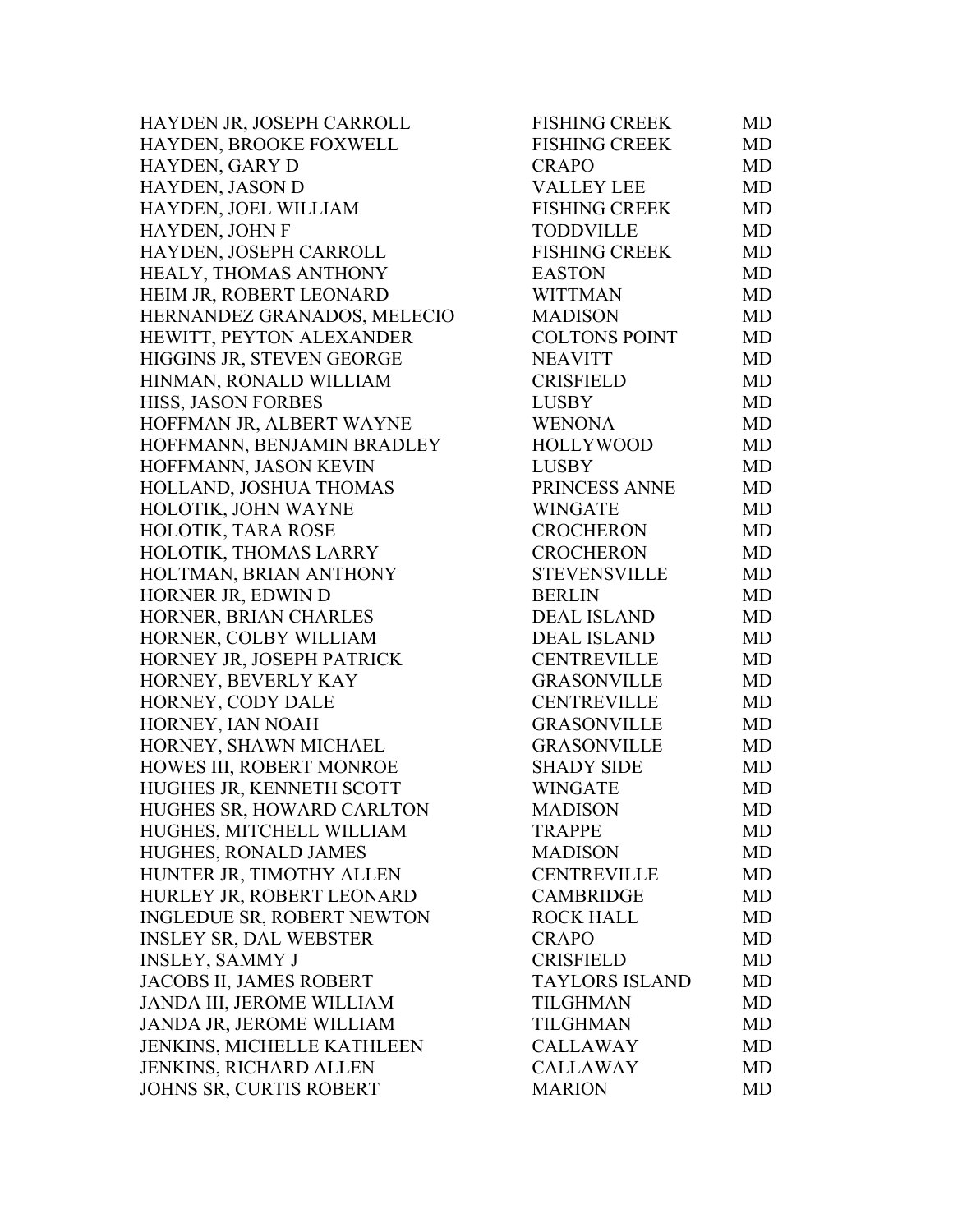| JOHNSON, ROBERT LEONARD              | <b>CALIFORNIA</b>      | MD         |
|--------------------------------------|------------------------|------------|
| JONES JR, RANDALL SCOTT              | <b>TILGHMAN</b>        | MD         |
| <b>JONES, BRIAN SCOTT</b>            | <b>FISHING CREEK</b>   | MD         |
| JONES, CYNTHIA ROBBINS               | <b>EAST NEW MARKET</b> | <b>MD</b>  |
| <b>JONES, DANIEL MATTHEW</b>         | <b>CAMBRIDGE</b>       | MD         |
| <b>JONES, DAVID LEWIS</b>            | <b>NANTICOKE</b>       | MD         |
| <b>JONES, DAVID M</b>                | <b>WITTMAN</b>         | MD         |
| <b>JONES, GEORGE ROBERT</b>          | <b>BERLIN</b>          | MD         |
| <b>JONES, JACOB BRADFORD</b>         | <b>CHESTER</b>         | MD         |
| JONES, JAMES RICHARD                 | <b>CHESTER</b>         | MD         |
| <b>JONES, JOHN MARSHALL</b>          | PRINCESS ANNE          | MD         |
| <b>JONES, ROBERT JOSEPH</b>          | <b>MCDANIEL</b>        | MD         |
| JONES, SAMUEL BRETT                  | <b>CAMBRIDGE</b>       | MD         |
| <b>JONES, ZACHARY RYAN</b>           | <b>WITTMAN</b>         | MD         |
| <b>JORDAN, KEVIN L</b>               | <b>EDGEWATER</b>       | MD         |
| KAYHOE, CHRISTOPHER MATTHEW          | <b>CHESTER</b>         | MD         |
| KELLAM III, PAUL HARRIS              | <b>RIDGE</b>           | <b>MD</b>  |
| KEMP JR, GREGORY P                   | <b>EASTON</b>          | MD         |
| KEMP SR, GREGORY PERRY               | <b>MCDANIEL</b>        | MD         |
| KENNEDY JR, JAMES MICHAEL            | <b>TILGHMAN</b>        | MD         |
| KENT, MICHAEL CHRISTOPHER            | <b>MILLINGTON</b>      | MD         |
| KETTERING III, JOHN WILLIAM          | <b>GRASONVILLE</b>     | MD         |
| KETTERING, SCOTT AARON               | <b>CORDOVA</b>         | MD         |
| KITCHING JR, TERRY SEYMOUR           | PRINCESS ANNE          | MD         |
| KITCHING, JOSEPH MARK                | <b>EWELL</b>           | MD         |
| KNOX, CHRISTOPHER SHANE              | <b>VIENNA</b>          | <b>MD</b>  |
| KRAFT JR, RALPH LLYOD                | PRINCESS ANNE          | <b>MD</b>  |
| KRAMER, KEITH JAMES                  | <b>TODDVILLE</b>       | <b>MD</b>  |
| KRAUSS, CALVIN ROBERT                | <b>NANTICOKE</b>       | MD         |
| KREINER II, DONALD BARTHOLOMEW GREER |                        | <b>BEL</b> |
| <b>AIR</b>                           | MD                     |            |
| KUBERT, JOSEPH WILLIAM               | <b>CENTREVILLE</b>     | MD         |
| KURTZ, BRANDON MICHAEL               | <b>MADISON</b>         | MD         |
| LAGANA, JACOB ALAN                   | <b>CRAPO</b>           | MD         |
| LAGANA, THOMAS EDWARD                | <b>CRAPO</b>           | MD         |
| LAGANA, THOMAS MICHAEL               | <b>WINGATE</b>         | MD         |
| LAIRD, JOSHUA BENNETT                | PRINCESS ANNE          | MD         |
| LAIRD, KEVIN BENNETT                 | PRINCESS ANNE          | MD         |
| LAKE, MITCHELL T                     | <b>SOLOMONS</b>        | MD         |
| LAMBERTSON JR, JERRY DON             | <b>GIRDLETREE</b>      | <b>MD</b>  |
| LANE, NICHOLAS STEPHEN               | <b>GREAT MILLS</b>     | MD         |
| LANGLEY, PHILLIP COLE                | <b>DAMERON</b>         | MD         |
| LAPERCH II, RICHARD CHRISTOPHER      | <b>CAMBRIDGE</b>       | MD         |
| LATHAM, MATTHEW THOMAS               | <b>STEVENSVILLE</b>    | MD         |
| LATTIMORE JR, RAYMOND LEE            | <b>UPPER FAIRMOUNT</b> | MD         |
| LAUCK, JAMES TEMPLE                  | <b>SECRETARY</b>       | MD         |
|                                      |                        |            |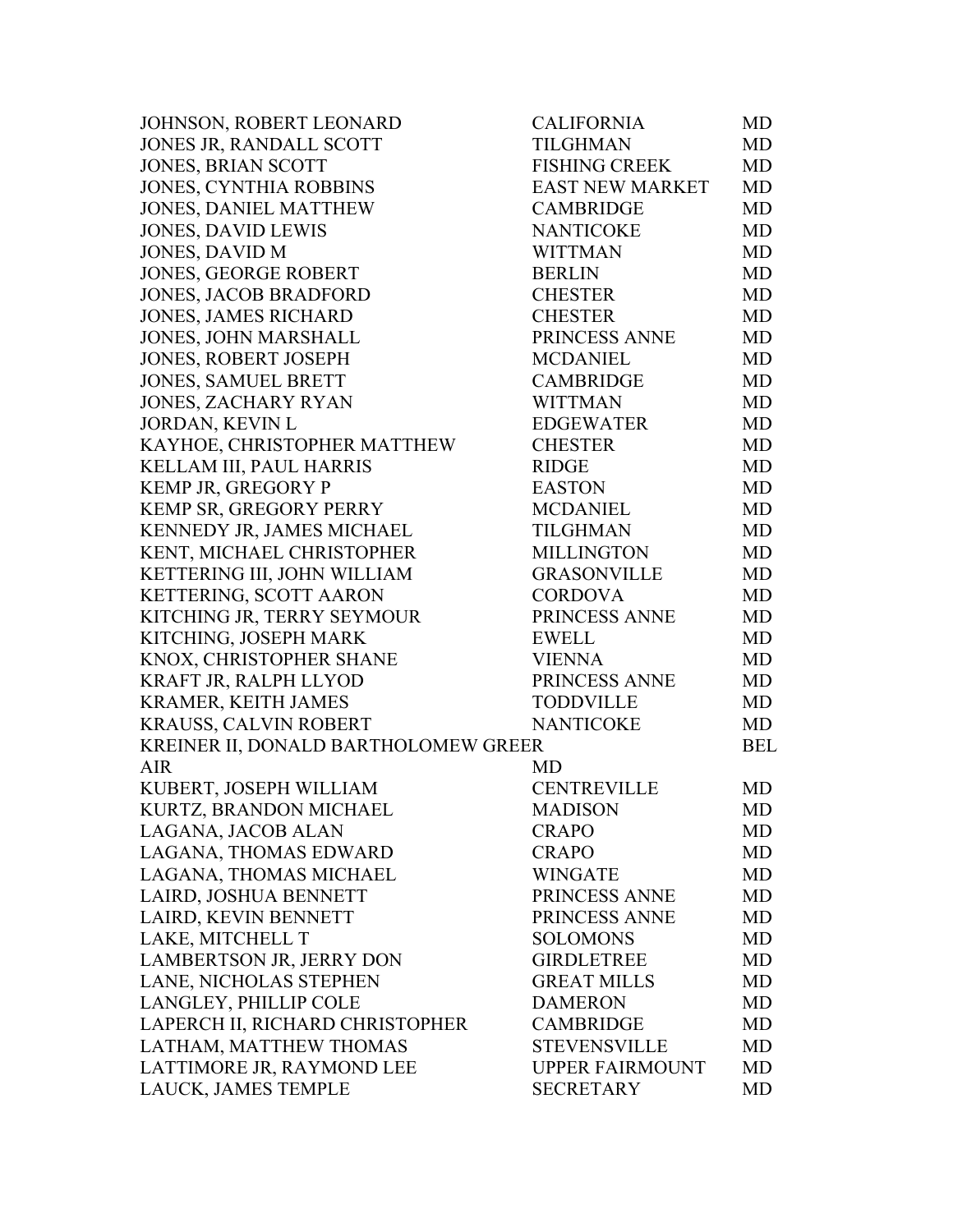LAUCK, MICHAEL WARREN LAYMAN, ALLEN ROLF LEATH JR, BOBBY LEE LEATH, DEBORAH LEE LECOMPTE, MATTHEW ADAM LEDNUM, ALISON ANN LEDNUM, DONALD RICHARD LEE III, ROBERT LESTER LEE JR, THEODORE W LEE, STEVEN ALLEN LEGG, CORY JOSEPH LEONARD JR, JOSEPH JEREMIAH LEWIS, BURL CORNELL LEWIS, CHRISTOPHER SHANNON LEWIS, CODY HOWARD LEWIS, DENISE PHELAN LEWIS, FRED HOWARD LEWIS, JASON CHRISTOPHER LEWIS, JULIE CANNON LEWIS, THOMAS ALLEN LINGERMAN, CHRISTOPHER WESLEY LITTLEPAGE, LUCAS TAYLOR LOMAX, THOMAS CHARLES LONG III, RICHARD BARNETT LOVELESS, DONALD EDWARD LOVELESS, GORDON B LOWERY, BRYAN KEITH LUBIN, PETER WILLIAM LUMPKINS, BENJAMIN K LUMPKINS, DENISE S LUMPKINS, ROBERT LANCE LUMPKINS, ROBERT M LYNCH, HERLEN VERNON MAHONEY JR. PATRICK J MALCZEWSKI, CODY DOUGLAS MALCZEWSKI, MICHAEL JOHN MALIK, BARCLAY ALLEN MALIK, ROGER WESLEY MARTINE MAND JR, FRANK MARIANO SR, DANIEL MERCHDO MARSHALL, DALE MARSHALL, JOHNNIE C MARSHALL, WILLARD RUSSELL MARTINEK, CHESTER DANIEL MASK PENNEY, DAWN M MASON JR, DAVID WINFIELD

| <b>HURLOCK</b>         | MD        |
|------------------------|-----------|
| <b>ROYAL OAK</b>       | <b>MD</b> |
| <b>SALISBURY</b>       | <b>MD</b> |
| <b>SALISBURY</b>       | <b>MD</b> |
| <b>HURLOCK</b>         | <b>MD</b> |
| <b>ST. MICHAELS</b>    | <b>MD</b> |
| <b>CORDOVA</b>         | <b>MD</b> |
| <b>CHESTER</b>         | <b>MD</b> |
| <b>CHESTER</b>         | MD        |
| PRINCESS ANNE          | <b>MD</b> |
| <b>CENTREVILLE</b>     | <b>MD</b> |
| <b>SAINT MICHAELS</b>  | MD        |
| <b>CAMBRIDGE</b>       | <b>MD</b> |
| <b>GREENSBORO</b>      | <b>MD</b> |
| <b>EAST NEW MARKET</b> | <b>MD</b> |
| <b>CAMBRIDGE</b>       | <b>MD</b> |
| <b>EAST NEW MARKET</b> | MD        |
| <b>MARDELA SPRINGS</b> | <b>MD</b> |
| <b>EAST NEW MARKET</b> | <b>MD</b> |
| <b>CHESTER</b>         | <b>MD</b> |
| <b>ROCK HALL</b>       | <b>MD</b> |
| <b>EAST NEW MARKET</b> | <b>MD</b> |
| <b>DENTON</b>          | <b>MD</b> |
| <b>EASTON</b>          | <b>MD</b> |
| <b>FISHING CREEK</b>   | <b>MD</b> |
| <b>FISHING CREEK</b>   | <b>MD</b> |
| <b>TILGHMAN</b>        | <b>MD</b> |
| <b>WITTMAN</b>         | <b>MD</b> |
| <b>CALLAWAY</b>        | MD        |
| <b>LEONARDTOWN</b>     | <b>MD</b> |
| <b>LEONARDTOWN</b>     | MD        |
| PINEY POINT            | <b>MD</b> |
| <b>CENTREVILLE</b>     | MD        |
| <b>DUNKIRK</b>         | <b>MD</b> |
| <b>CORDOVA</b>         | MD        |
| <b>CORDOVA</b>         | <b>MD</b> |
| <b>RIDGELY</b>         | <b>MD</b> |
| MT WASHINGTON          | MD        |
| <b>WINGATE</b>         | <b>MD</b> |
| <b>MARION STATION</b>  | <b>MD</b> |
| <b>CRISFIELD</b>       | <b>MD</b> |
| <b>CRISFIELD</b>       | MD        |
| <b>ROCK HALL</b>       | <b>MD</b> |
| <b>VIENNA</b>          | MD        |
| <b>WESTMINSTER</b>     | MD        |
| <b>CRISFIELD</b>       | MD        |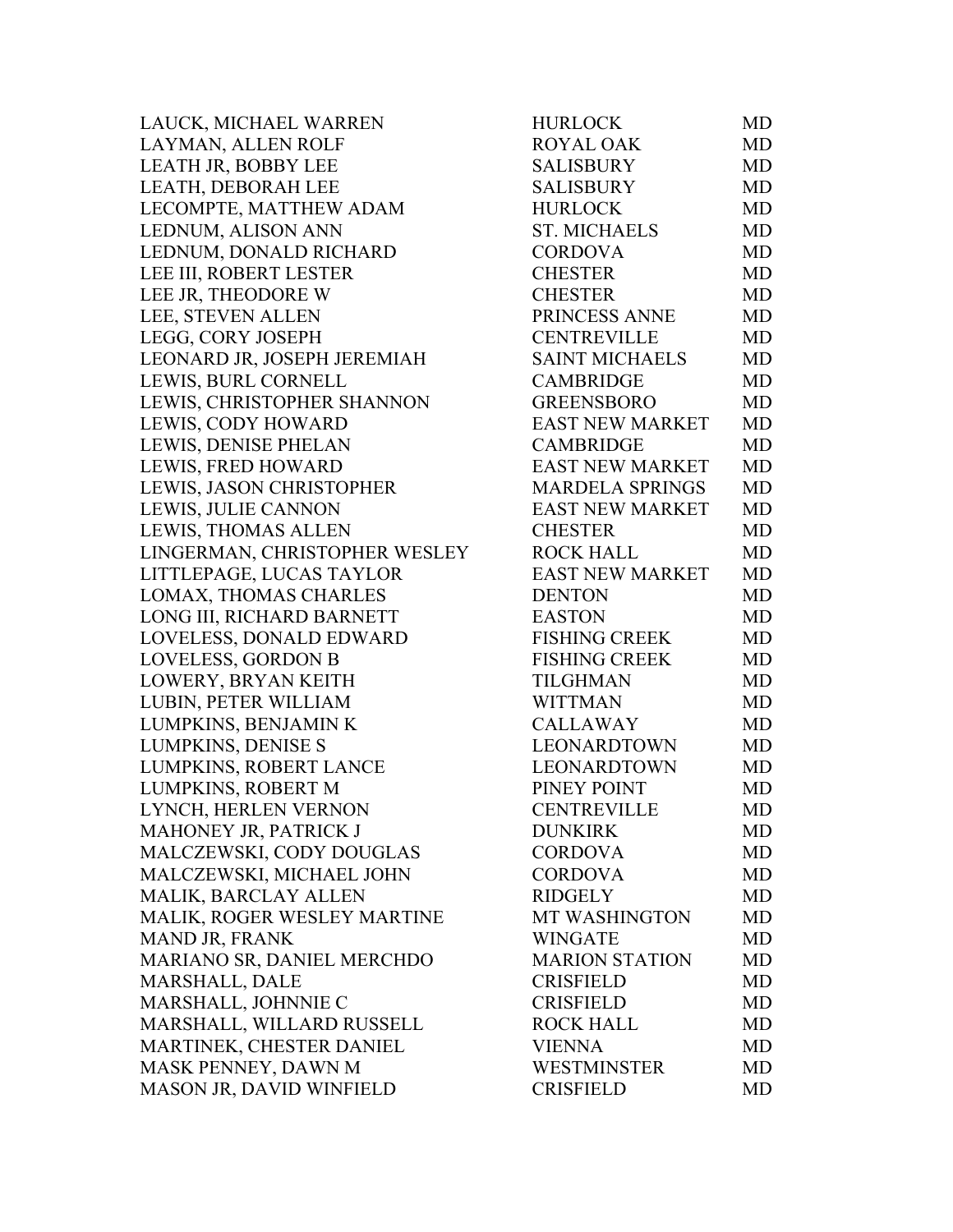MASSLOFSKY, KARL JOSEPH MATTINGLY, DOUGLAS E MAYHORN, DOUGLAS FRAZIER MAYOCK, WILLIAM PATRICK MCCLYMENT, THOMAS EDWARD MCCREADY, JAMES H MCKINNEY, AARON HARPER MCQUAY, CHARLES RICHARD MCWILLIAMS, DONALD H MENDE, BRANDON HOWARD MENDE, CRAIG HOWARD MENDE, JASON TODD MESSICK IV, CORNELIUS GLENN MESSICK, DAVID TURNER MICHAEL, JOSHUA ANTHONY MILLER, ANDREW CARROLL MILLS JR, VERNON SHRIVER MILLS, DARREL JAY MINK, MICHAEL JOSEPH MISTER, JOSHUA WILLIAM MONZEGLIO JR, LEWIS DANIEL MOODY, CHRISTOPHER J MORLOCK, RICHARD GEORGE MORRIS III, JOHN B MORRIS, DOUGLAS RAY MORRIS, JAMES M MORRIS, NATHAN EDWARD MORRIS, WILLIAM RANDOLPH MOTLEY, JACOB WAYNE MOTOVIDLAK JR, JOHN EDWARD MOULD, RYAN GARRETT MOWBRAY, RANDY LEE MUENZE, WESLEY STEVEN MURPHY JR, WADE HAMPTON MURPHY, LAWRENCE MICHAEL MURPHY, NORMAN BRANDON MURPHY, PATRICK BARTLETT NELSON III, MICHAEL S NELSON JR, JOSEPH P NELSON, BRENT DARRELL NELSON, THOMAS MAURICE NESSPOR, BRIAN SCOTT NEUWILLER, JOSHUA NOCK, CALEB JAMES NOCK, GORDON JAMES NOLAN III, EDWARD F

| <b>SALISBURY</b>       | MD        |
|------------------------|-----------|
| <b>COBB ISLAND</b>     | <b>MD</b> |
| <b>TODDVILLE</b>       | <b>MD</b> |
| <b>OXFORD</b>          | <b>MD</b> |
| <b>MCDANIEL</b>        | <b>MD</b> |
| <b>RHODESDALE</b>      | <b>MD</b> |
| <b>TILGHMAN</b>        | <b>MD</b> |
| <b>EASTON</b>          | <b>MD</b> |
| EAST NEW MARKET        | <b>MD</b> |
| <b>SECRETARY</b>       | <b>MD</b> |
| <b>HURLOCK</b>         | <b>MD</b> |
| <b>HURLOCK</b>         | <b>MD</b> |
| <b>BIVALVE</b>         | <b>MD</b> |
| <b>BIVALVE</b>         | <b>MD</b> |
| FEDERALSBURG           | <b>MD</b> |
| <b>CAMBRIDGE</b>       | <b>MD</b> |
| <b>CAMBRIDGE</b>       | <b>MD</b> |
| <b>EAST NEW MARKET</b> | <b>MD</b> |
| <b>FEDERALSBURG</b>    | <b>MD</b> |
| <b>TILGHMAN</b>        | <b>MD</b> |
| <b>WESTOVER</b>        | <b>MD</b> |
| <b>CRAPO</b>           | <b>MD</b> |
| <b>ROCK HALL</b>       | <b>MD</b> |
| <b>ST INIGOES</b>      | <b>MD</b> |
| <b>SAINT MICHAELS</b>  | <b>MD</b> |
| <b>ABELL</b>           | <b>MD</b> |
| <b>QUEENSTOWN</b>      | <b>MD</b> |
| <b>SAINT INIGOES</b>   | <b>MD</b> |
| <b>MADISON</b>         | <b>MD</b> |
| <b>WITTMAN</b>         | <b>MD</b> |
| <b>SHADY SIDE</b>      | MD        |
| <b>SALISBURY</b>       | <b>MD</b> |
| <b>MARBURY</b>         | MD        |
| <b>TILGHMAN</b>        | MD        |
| <b>TILGHMAN</b>        | <b>MD</b> |
| TILGHMAN               | <b>MD</b> |
| <b>TILGHMAN</b>        | MD        |
| <b>LEONARDTOWN</b>     | <b>MD</b> |
| <b>GREAT MILLS</b>     | MD        |
| <b>ROCK HALL</b>       | <b>MD</b> |
| <b>ROCK HALL</b>       | <b>MD</b> |
| <b>ROCK HALL</b>       | <b>MD</b> |
| <b>GREENSBORO</b>      | <b>MD</b> |
| <b>GIRDLETREE</b>      | MD        |
| PRINCESS ANNE          | MD        |
| PINEY POINT            | MD        |
|                        |           |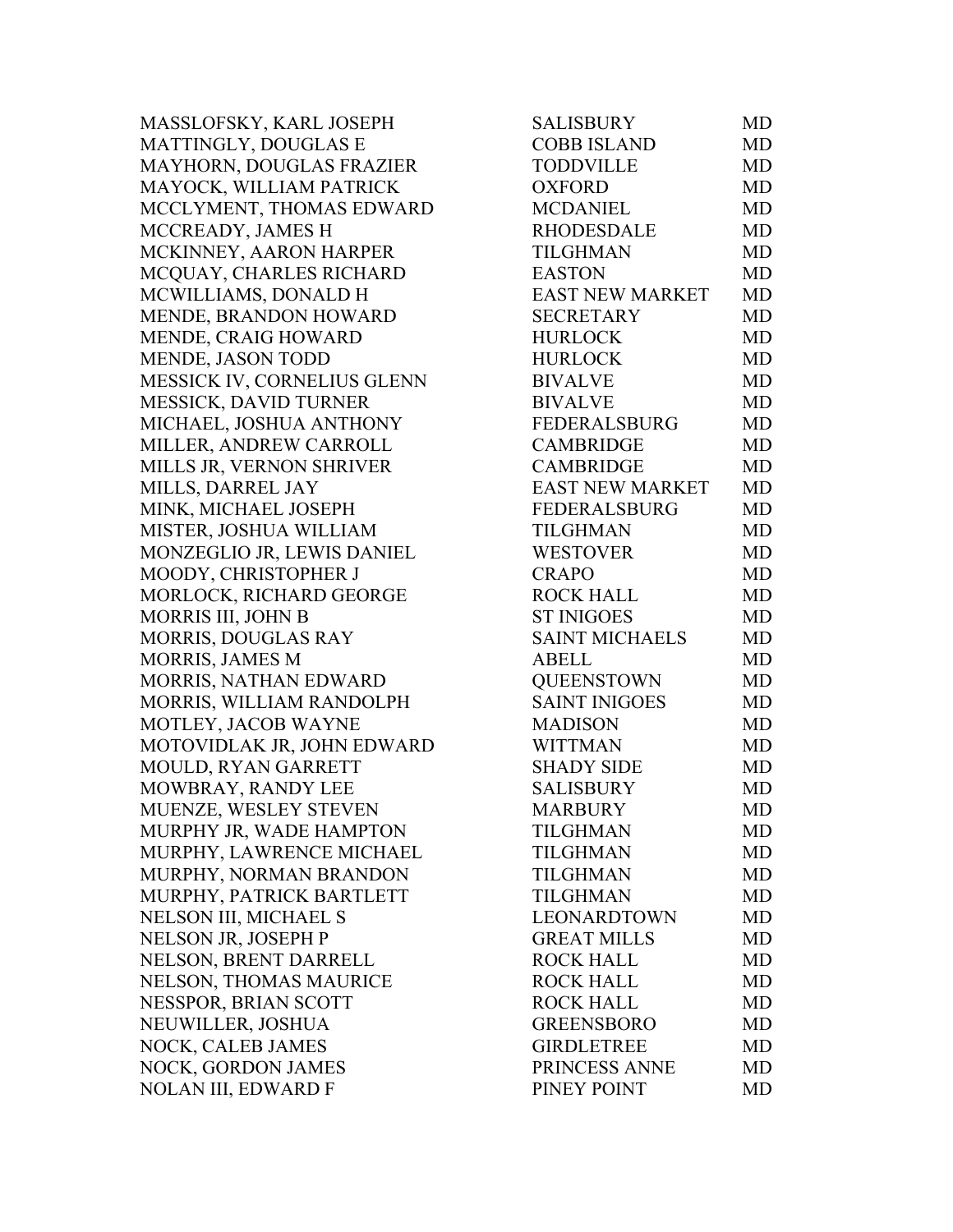NOVAK JR, DONALD H OBERENDER III, ALVIN OBERENDER, MICHAEL ALVIN OBERENDER, RONALD J OGLE, SAMUEL BENJAMIN OLDS, NICHOLAS DANIEL PARKER, JENNIE L PARKS III, JOHN ALBERT PARKS III, LOGAN WESLEY PATTERSON, ROBERT F PAUL, CODY LOGAN PAUL, DWANE R PEPPER, KYLE RYAN PEPPER, MATTHEW COLIN PIERPONT, PHILIP ROGER PLETZER, ZACHARY PAUL PLUMMER, JAMES HOWARD PORTER, COREY PAUL PORTER, KYLE WILLIAM POWLEY, KYLE LOGAN PRICE, GREGORY WESLEY PRICE, JESSICA PRUITT, CHARLES ROYCE PURDY, TODD DUANE PURNELL III, ROBERT JAMES RADA, SAWYER WADE RALEY, ROBERT LEE REED, MASON HUNTER REISS, RONALD CHRISTIAN RINGGOLD JR, JOHN BERNARD RIPPONS, LOGAN WOLFF ROBBINS, JASON MICHAEL ROBBINS, LOUIS POWELL ROBINSON III, ALBERT GIBBY ROBINSON IV, ALBERT GIBBY ROBINSON SR, ROBERT JEFFERY ROBINSON SR, TIMOTHY M ROBINSON, DALE MARTIN ROBINSON, DOMIE JOE ROBINSON, WALTER PATRICK ROE JR, CHARLES EDWARD ROE, DYLAN JAMES ROMANO, ALEXANDER RALPH RUARK JR, JOSEPH KENNETH RUARK, GARY ROY RUARK, GARY SCOTT

| <b>SOLOMONS</b>       | MD        |
|-----------------------|-----------|
| <b>TODDVILLE</b>      | <b>MD</b> |
| <b>CRAPO</b>          | MD        |
| <b>TODDVILLE</b>      | <b>MD</b> |
| <b>SALISBURY</b>      | <b>MD</b> |
| <b>EASTON</b>         | <b>MD</b> |
| <b>LUSBY</b>          | <b>MD</b> |
| <b>CHURCH CREEK</b>   | <b>MD</b> |
| <b>CAMBRIDGE</b>      | <b>MD</b> |
| <b>TODDVILLE</b>      | <b>MD</b> |
| <b>WOOLFORD</b>       | <b>MD</b> |
| <b>CHURCH CREEK</b>   | <b>MD</b> |
| <b>EASTON</b>         | <b>MD</b> |
| <b>EASTON</b>         | <b>MD</b> |
| <b>TILGHMAN</b>       | <b>MD</b> |
| <b>WYE MILLS</b>      | <b>MD</b> |
| <b>ROCK HALL</b>      | <b>MD</b> |
| <b>ROCK HALL</b>      | <b>MD</b> |
| <b>ROCK HALL</b>      | <b>MD</b> |
| <b>CAMBRIDGE</b>      | <b>MD</b> |
| <b>CHANCE</b>         | <b>MD</b> |
| <b>SAINT MICHAELS</b> | <b>MD</b> |
| <b>CRISFIELD</b>      | MD        |
| <b>GREENSBORO</b>     | <b>MD</b> |
| <b>MARION STATION</b> | <b>MD</b> |
| <b>TRAPPE</b>         | MD        |
| <b>AVENUE</b>         | <b>MD</b> |
| <b>CHESTERTOWN</b>    | <b>MD</b> |
| <b>SHERWOOD</b>       | <b>MD</b> |
| <b>CHESTER</b>        | <b>MD</b> |
| <b>CAMBRIDGE</b>      | <b>MD</b> |
| <b>FISHING CREEK</b>  | <b>MD</b> |
| <b>CAMBRIDGE</b>      | MD        |
| <b>CAMBRIDGE</b>      | MD        |
| <b>CAMBRIDGE</b>      | <b>MD</b> |
| <b>CRAPO</b>          | <b>MD</b> |
| <b>TODDVILLE</b>      | <b>MD</b> |
| <b>FREELAND</b>       | <b>MD</b> |
| <b>TODDVILLE</b>      | MD        |
| <b>CAMBRIDGE</b>      | MD        |
| <b>BOZMAN</b>         | <b>MD</b> |
| <b>BOZMAN</b>         | <b>MD</b> |
| <b>STEVENSVILLE</b>   | MD        |
| <b>FISHING CREEK</b>  | <b>MD</b> |
| <b>FISHING CREEK</b>  | <b>MD</b> |
| <b>CHURCH CREEK</b>   | <b>MD</b> |
|                       |           |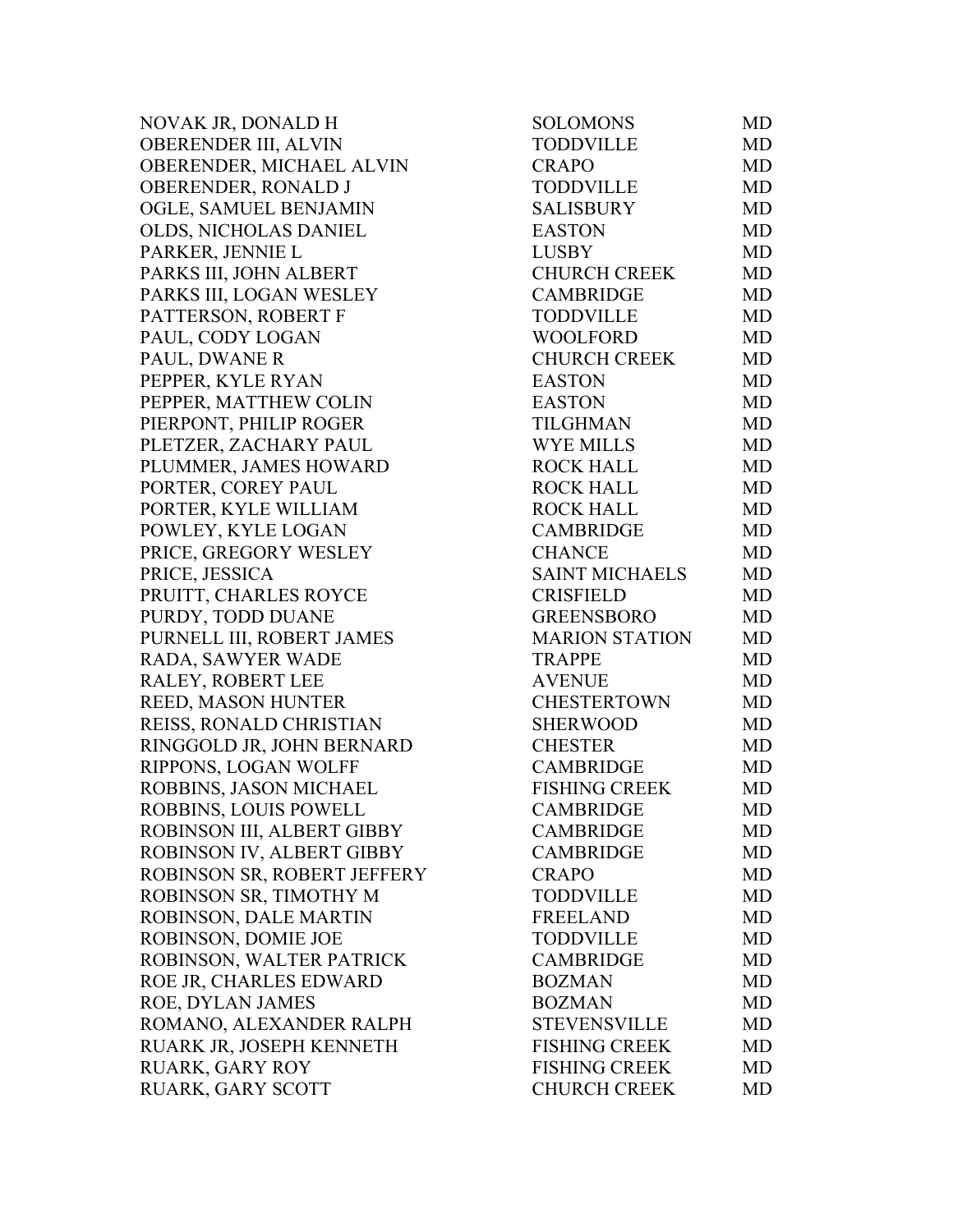| RUPP, KEITH                      | TILGHMAN              | MD        |
|----------------------------------|-----------------------|-----------|
| RUSSELL II, JAMES THEODORE       | <b>BUSHWOOD</b>       | <b>MD</b> |
| RUSSELL JR, GEORGE HOUSTON       | <b>LEXINGTON PARK</b> | MD        |
| RUSSELL, FRANCIS JACK            | PINEY POINT           | <b>MD</b> |
| RUTH, COLBY MATTHEW              | <b>QUEEN ANNE</b>     | MD        |
| RUTH, MICHAEL LEE                | <b>CHURCH HILL</b>    | MD        |
| SANKOVICH, RYAN PATRICK          | <b>EASTON</b>         | MD        |
| <b>SCHARCH JR, LARRY GIFFORD</b> | <b>SAINT MICHAELS</b> | MD        |
| <b>SCHARCH, SHANE AARON</b>      | <b>BOZMAN</b>         | MD        |
| SCHOFFSTALL, KENNETH E           | <b>CRISFIELD</b>      | MD        |
| <b>SCHUG, DAVID A</b>            | <b>HUNTINGTOWN</b>    | <b>MD</b> |
| SCHULTZ, BRANDON MICHAEL         | <b>DENTON</b>         | MD        |
| SCHULTZ, FRANCIS EARL            | <b>RIDGELY</b>        | MD        |
| <b>SCHUMAN, COLE GRANT</b>       | <b>TRAPPE</b>         | MD        |
| <b>SCOTT, ERIC ANTHONY</b>       | <b>LUSBY</b>          | MD        |
| <b>SCRIBER, LESTER MARVEL</b>    | <b>CALLAWAY</b>       | <b>MD</b> |
| SEARS, MARY CATHERINE            | <b>WINGATE</b>        | MD        |
| SHERMAN, TEDDY RAY               | <b>RHODESDALE</b>     | MD        |
| SHOCKLEY, JEREMY VINCENT         | <b>TODDVILLE</b>      | MD        |
| SHORES, ALISON NORIKO            | <b>DAMES QUARTER</b>  | <b>MD</b> |
| SHORT, DAVID MICHAEL JOSHUA      | <b>CAMBRIDGE</b>      | MD        |
| SIMMONS, CURTIS WILLIAM          | <b>FISHING CREEK</b>  | MD        |
| SIMMONS, JAMES LARRY             | <b>CHURCH CREEK</b>   | MD        |
| SIMMONS, PATRICIA ANN            | <b>FISHING CREEK</b>  | MD        |
| SINDORF III, WARREN EDWARD       | <b>STEVENSVILLE</b>   | <b>MD</b> |
| SKIPPER, WILLIAM C               | <b>TRAPPE</b>         | MD        |
| SMITH JR, ALAN LEE               | <b>TYLERTON</b>       | MD        |
| SMITH JR, CHARLES RONALD         | <b>ESSEX</b>          | MD        |
| SMITH, DAVID RALPH EDWARD        | <b>CRISFIELD</b>      | MD        |
| SMITH, HAROLD GREGORY            | <b>CENTREVILLE</b>    | MD        |
| SMITH, JOSHUA PAUL               | <b>TODDVILLE</b>      | MD        |
| <b>SMITH, WILBUR RONALD</b>      | <b>QUEEN ANNE</b>     | MD        |
| SOMERS, KYLE RICHARD             | <b>WESTOVER</b>       | MD        |
| SOMERS, TRAVIS COLBY             | <b>WESTOVER</b>       | MD.       |
| SPRINGER III, PAUL MCKAY         | <b>WHITE PLAINS</b>   | MD        |
| SPURRY III, HARRISON MICHAEL     | <b>SAINT MICHAELS</b> | <b>MD</b> |
| SPURRY, AUSTIN ROBERT            | <b>EASTON</b>         | MD        |
| SPURRY, GUY ELLIOTT              | <b>EASTON</b>         | <b>MD</b> |
| <b>STEENROD, JOEL B</b>          | <b>TALL TIMBERS</b>   | <b>MD</b> |
| STENGER JR, CARL CLIFFORD        | <b>ROCK HALL</b>      | MD        |
| STENGER, JESSE DANIEL            | <b>ROCK HALL</b>      | MD        |
| STEVENSON, THOMAS THEODORE       | <b>EASTON</b>         | MD        |
| STREIT, MICHAEL L                | <b>EDGEWATER</b>      | MD        |
| STRICKLAND, DALLAS RUSS LANE     | <b>TRAPPE</b>         | <b>MD</b> |
| SWANN, THOMAS MICHAEL            | <b>NEWBURG</b>        | <b>MD</b> |
| SWARTZ, CHAD JAMISON             | <b>HURLOCK</b>        | MD        |
|                                  |                       |           |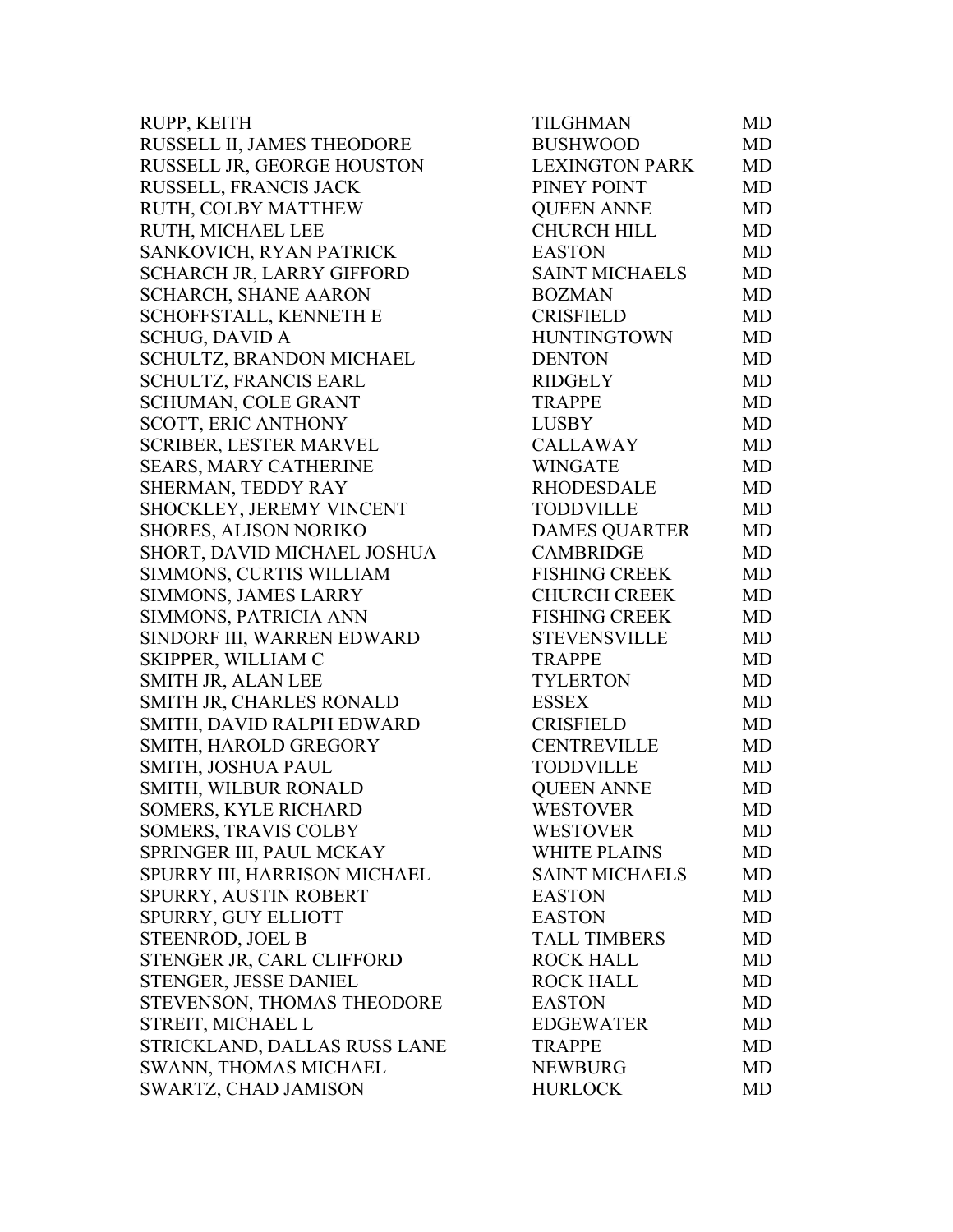| <b>SWARTZ, CHET LEWIS</b>       | TILGHMAN               | MD        |
|---------------------------------|------------------------|-----------|
| TARLETON, STEVEN KEVIN          | <b>MCDANIEL</b>        | MD        |
| <b>TAYLOR, BRIAN R</b>          | <b>CLEMENTS</b>        | MD        |
| THOMAS JR, GEORGE MEDFORD       | <b>CHESTER</b>         | <b>MD</b> |
| THOMAS, BETTY LOU               | <b>GRASONVILLE</b>     | MD        |
| THOMAS, GEORGE MEDFORD          | <b>GRASONVILLE</b>     | <b>MD</b> |
| THOMPSON SR, JOSEPH D           | <b>MECHANICSVILLE</b>  | <b>MD</b> |
| <b>TIBBS, DEVIN LEE</b>         | <b>EAST NEW MARKET</b> | MD        |
| TIBBS, HOMAN LEE                | <b>EAST NEW MARKET</b> | <b>MD</b> |
| TILGHMAN, DANIEL C              | <b>SNOW HILL</b>       | MD        |
| TODD JR, PHILLIP GEORGE         | <b>CAMBRIDGE</b>       | <b>MD</b> |
| TOLLEY, TOD SHEPHARD            | TODDVILLE              | <b>MD</b> |
| TONA JR, CHRISTOPHER MICHAEL    | <b>CENTREVILLE</b>     | MD        |
| TRACY, MARCUS AARON             | <b>BOZMAN</b>          | <b>MD</b> |
| TRAVERS SR, RICHARD WILLIAM     | <b>FISHING CREEK</b>   | <b>MD</b> |
| TRAVERS, ROBERT WILLIAM         | <b>FISHING CREEK</b>   | <b>MD</b> |
| TRIBBITT JR, JEFFREY LEE        | <b>BOZMAN</b>          | <b>MD</b> |
| TRIBBITT SR, JEFFREY LEE        | <b>BOZMAN</b>          | MD        |
| TRYON, DON S                    | <b>GREENSBORO</b>      | MD        |
| TRYON, JEREMY JASON             | <b>GRASONVILLE</b>     | <b>MD</b> |
| TYLER, GILBERT ASBURY           | <b>TILGHMAN</b>        | <b>MD</b> |
| TYLER, JOHN CRANSTON            | <b>EWELL</b>           | <b>MD</b> |
| TYLER, TROY GENE                | <b>TILGHMAN</b>        | <b>MD</b> |
| TYLER, WILLIAM DANNY            | <b>CRISFIELD</b>       | <b>MD</b> |
| UNKLE, TYLER WAYNE              | <b>DAMERON</b>         | MD        |
| URBAN, JEREMY CHARLES           | <b>NORTH EAST</b>      | MD        |
| USILTON, GRANT EDWARD           | <b>FEDERALSBURG</b>    | <b>MD</b> |
| <b>WALKER, JACOB ROBERT</b>     | <b>GREAT MILLS</b>     | <b>MD</b> |
| <b>WALTERS JR, CLYDE WILSON</b> | <b>DEAL ISLAND</b>     | <b>MD</b> |
| WALTERS, CHRISTOPHER LANCE      | <b>CAMBRIDGE</b>       | <b>MD</b> |
| WALTERS, CORY MICHAEL           | <b>QUEENSTOWN</b>      | MD        |
| <b>WALTERS, JUSTIN LANCE</b>    | <b>CAMBRIDGE</b>       | MD        |
| <b>WALTON, JOHN ROBERT</b>      | TILGHMAN               | MD        |
| WANEX, JASON MARK               | <b>HURLOCK</b>         | MD        |
| WARD, ERIC JAY                  | <b>CRISFIELD</b>       | MD        |
| WATKINS, MATTHEW WILLIAM        | <b>MADISON</b>         | MD        |
| WATTS, WYATT HUNTER             | <b>TRAPPE</b>          | MD        |
| <b>WEBSTER, ROBERT D</b>        | <b>CHANCE</b>          | MD        |
| WEISENBORN, KURT JUSTIN         | <b>TRAPPE</b>          | <b>MD</b> |
| WEISS JR, RAYMOND WILLIAM       | <b>MCDANIEL</b>        | MD        |
| WEISS, RAYMOND JOSEPH           | <b>MCDANIEL</b>        | MD        |
| WELCH, ERIC F                   | <b>SAINT INIGOES</b>   | MD        |
| WELCH, GERALD WAYNE             | <b>MARION STATION</b>  | MD        |
| WENTZ, JAMES KENNETH            | <b>CAMBRIDGE</b>       | <b>MD</b> |
| WHAPLES, ROBERT LEROY           | <b>VIENNA</b>          | MD        |
| WHARTON, EARL WESLEY            | <b>CLAIBORNE</b>       | MD        |
|                                 |                        |           |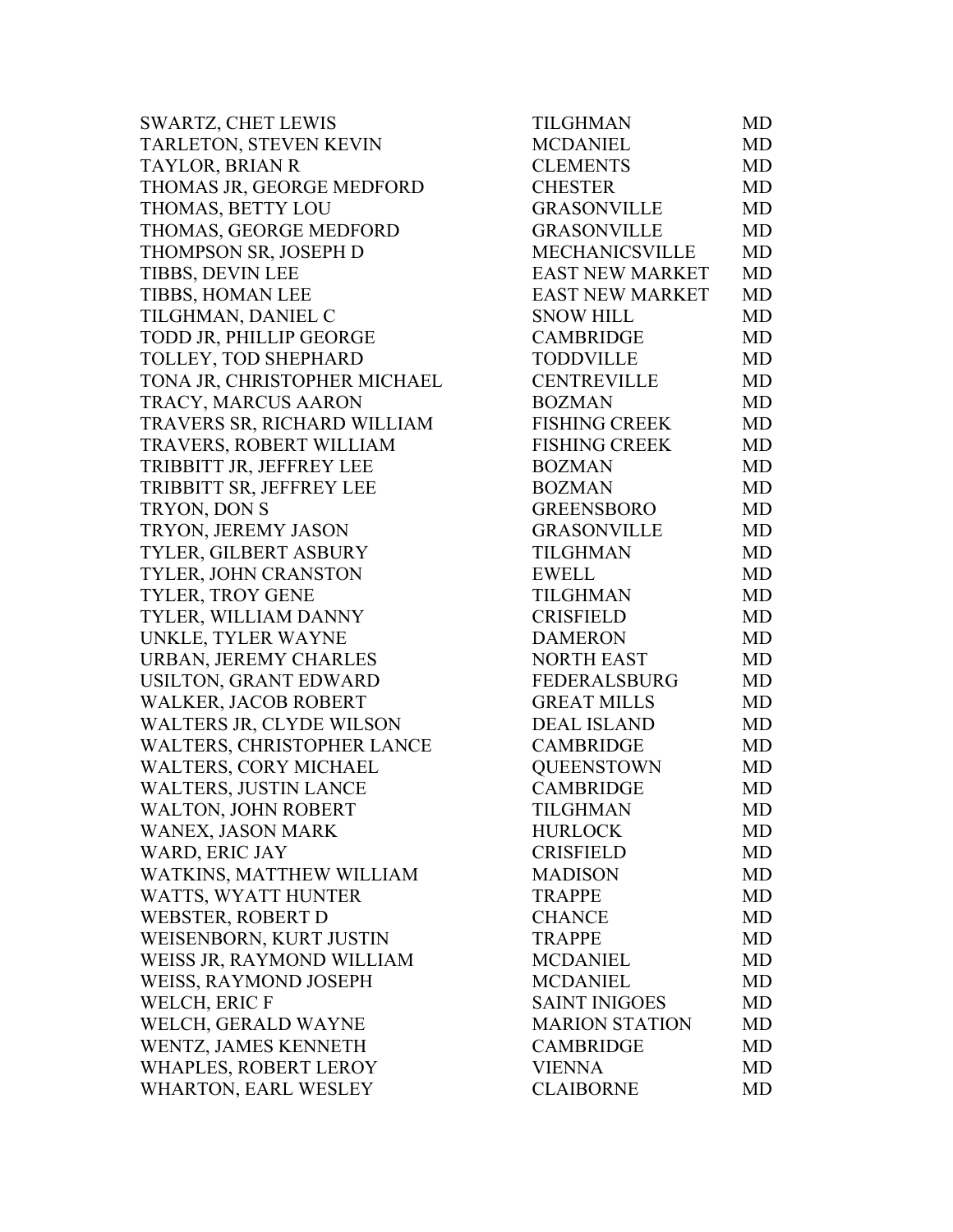| WHEATLEY, CHARLES L       | PRINCESS ANNE      | <b>MD</b> |
|---------------------------|--------------------|-----------|
| WHEATLEY, MARK DULANEY    | PRINCESS ANNE      | <b>MD</b> |
| WHEATLEY, SCOTT KEMBLE    | <b>DEAL ISLAND</b> | MD        |
| WHEEDLETON, JAMES WHITLEY | <b>CAMBRIDGE</b>   | <b>MD</b> |
| WHEWELL, PATRICK MICHAEL  | <b>TILGHMAN</b>    | <b>MD</b> |
| WHITE JR, JEFFERY LANE    | <b>WENONA</b>      | <b>MD</b> |
| WHITE SR, JEFFERY L       | <b>WENONA</b>      | <b>MD</b> |
|                           |                    |           |